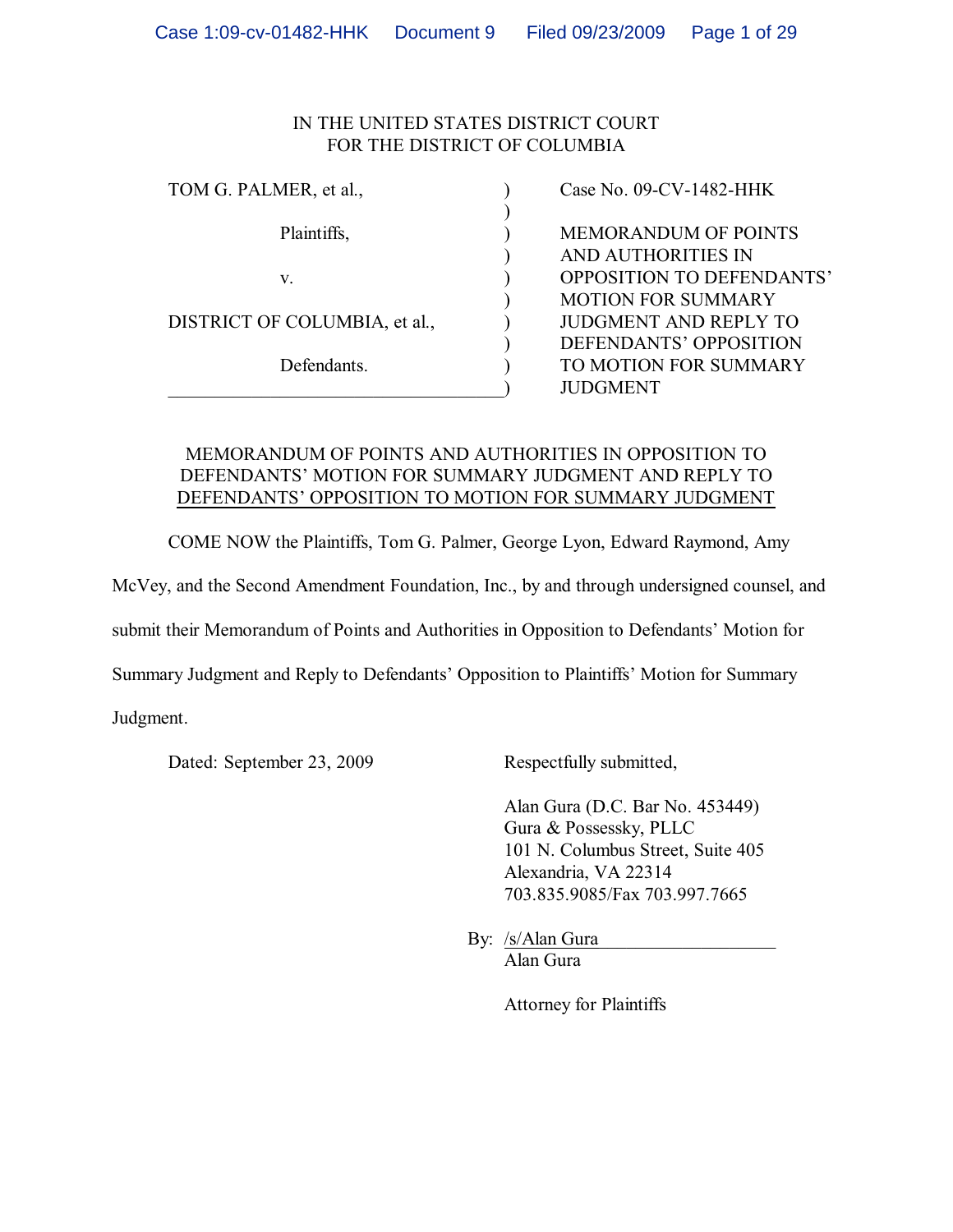# TABLE OF CONTENTS

| I.   |                 | PLAINTIFFS' SECOND AMENDMENT ARGUMENTS                                                                                                                 |
|------|-----------------|--------------------------------------------------------------------------------------------------------------------------------------------------------|
| Π.   |                 | THIS CASE MAY NOT BE CERTIFIED TO THE ATTORNEY GENERAL 9                                                                                               |
| III. |                 | THE DISTRICT OF COLUMBIA IS BOUND BY                                                                                                                   |
| IV.  |                 | MERE "REASONABLENESS" IS NOT THE SECOND AMENDMENT<br>STANDARD OF REVIEW, AND WOULD NOT, IN ANY EVENT, SAVE<br>DEFENDANTS' TOTAL CARRY PROHIBITION.  14 |
| V.   |                 | DEFENDANTS VIOLATE THE RIGHT TO TRAVEL BY<br>CONDITIONING TRAVEL ON RELINQUISHMENT OF                                                                  |
|      | A.              | Mere Bootstrapping Cannot Save Defendants' Ban On                                                                                                      |
|      | <b>B.</b>       | The Right To Travel With Firearms Does Not Implicate                                                                                                   |
|      | $\mathcal{C}$ . | Defendants' Ban Violates The Constitutional Conditions Doctrine. 19                                                                                    |
|      | D.              |                                                                                                                                                        |
|      |                 |                                                                                                                                                        |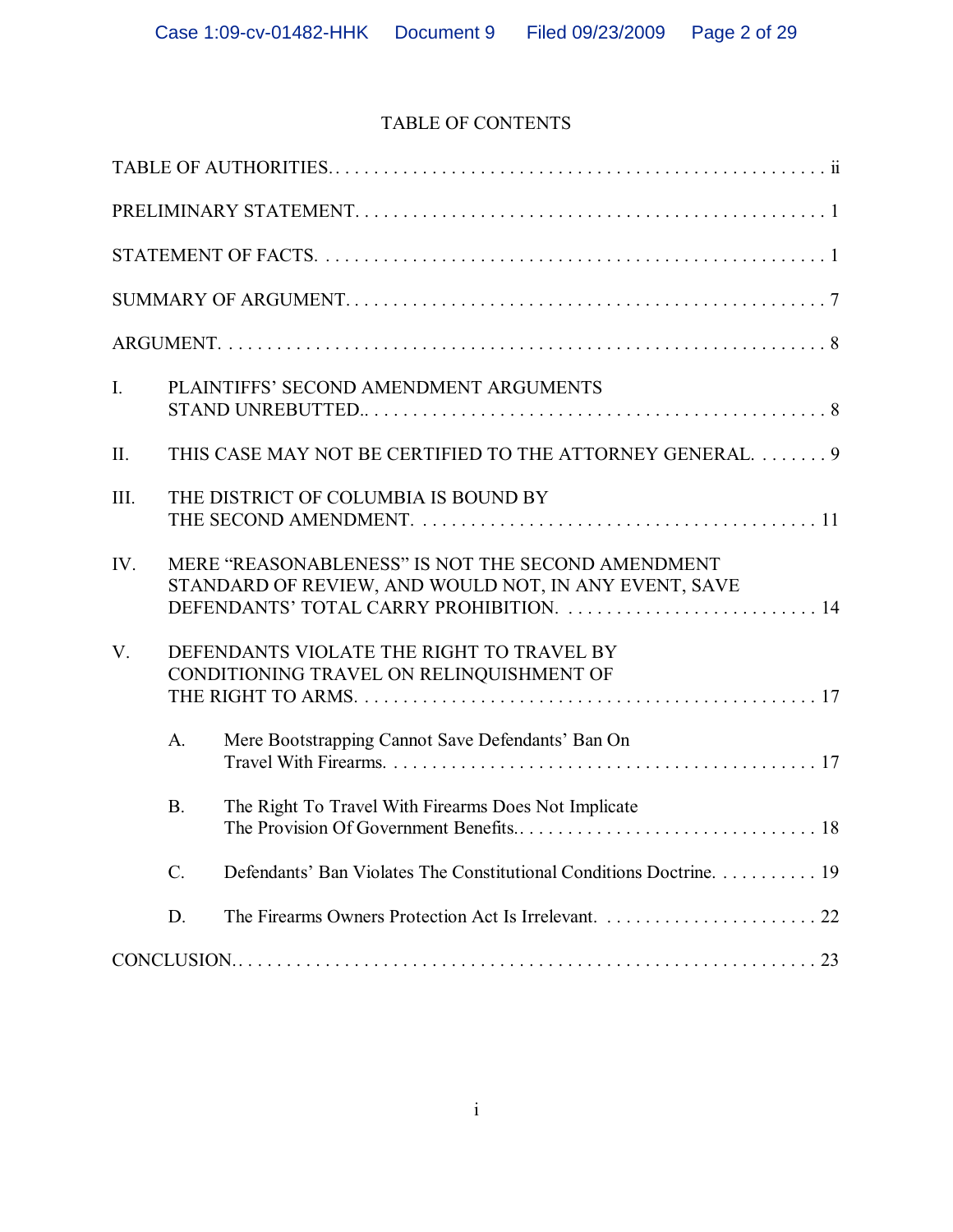# TABLE OF AUTHORITIES

| Cases                                                                                                                                   |
|-----------------------------------------------------------------------------------------------------------------------------------------|
|                                                                                                                                         |
| Apethaker v. Secretary of State, 378 U.S. 500 (1964). $\ldots \ldots \ldots \ldots \ldots \ldots \ldots \ldots \ldots \ldots \ldots 21$ |
|                                                                                                                                         |
|                                                                                                                                         |
|                                                                                                                                         |
|                                                                                                                                         |
| Hamilton Nat'l Bank v. District of Columbia,                                                                                            |
|                                                                                                                                         |
|                                                                                                                                         |
|                                                                                                                                         |
| Kaluszka v. Town of E. Hartford,<br>46 Conn. Supp. 588 (Conn. Super. Ct. 1999), aff'd,<br>60 Conn. App. 749 (2000)                      |
|                                                                                                                                         |
|                                                                                                                                         |
| Mills v. District of Columbia, 571 F.3d 1304 (D.C. Cir. 2009). 10, 11, 13, 19                                                           |
|                                                                                                                                         |
|                                                                                                                                         |
| Ohioans for Concealed Carry, Inc. v. City of Clyde,                                                                                     |
|                                                                                                                                         |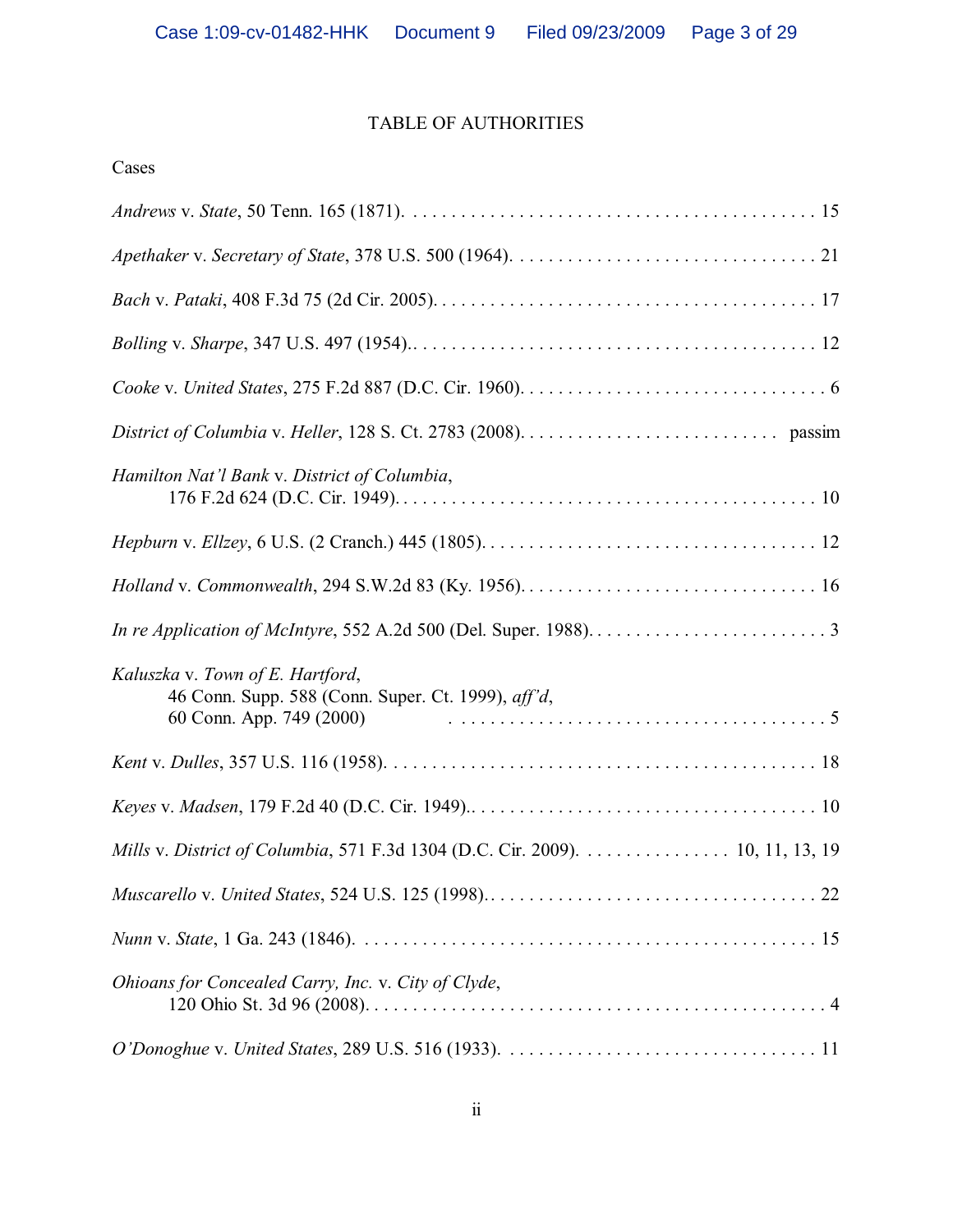| United States v. Arzberger, |
|-----------------------------|
| United States v. Engstrum,  |
|                             |
|                             |
|                             |
|                             |
|                             |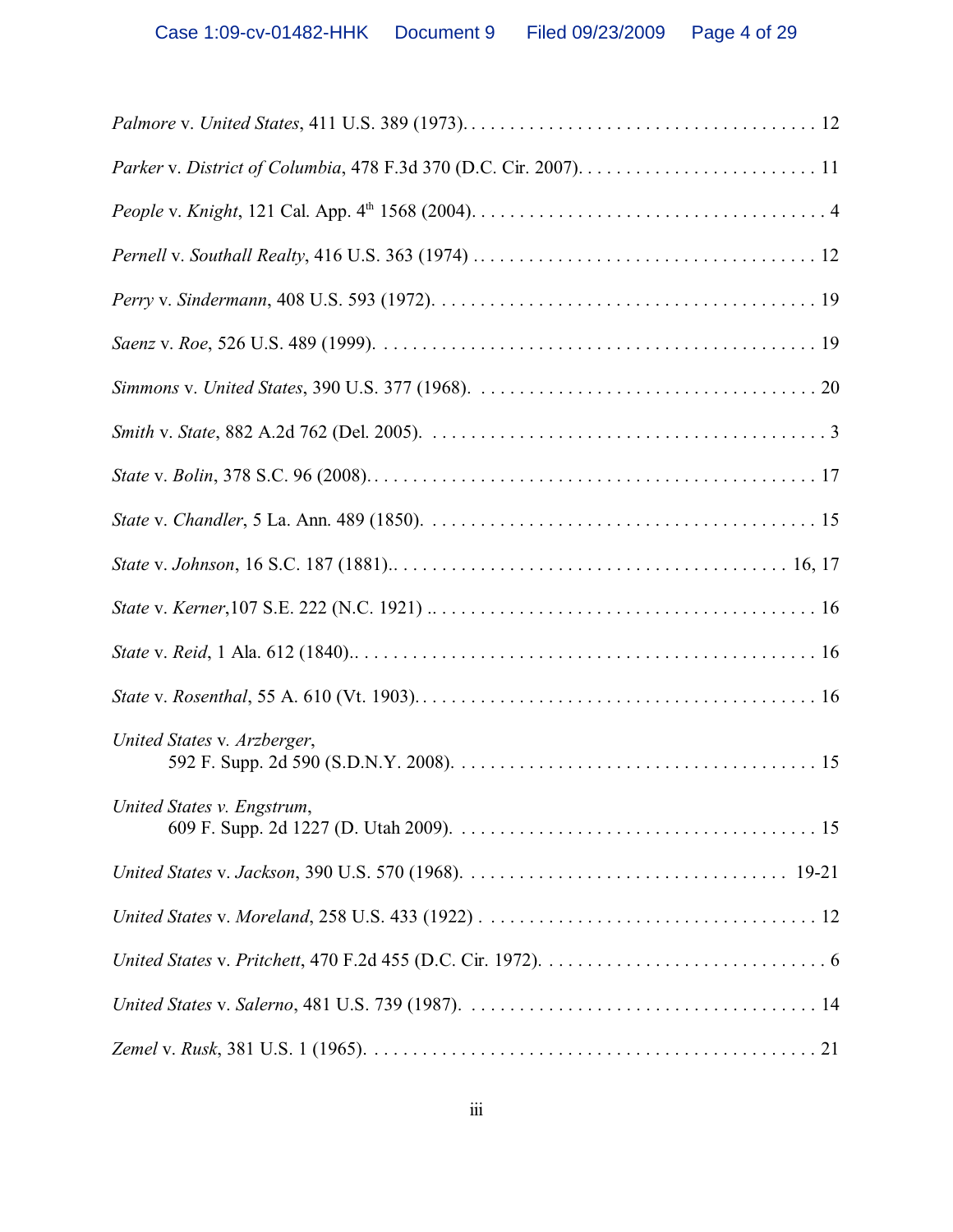| <b>Constitutional Provisions</b>       |
|----------------------------------------|
|                                        |
|                                        |
|                                        |
|                                        |
|                                        |
|                                        |
| <b>Statutes and Rules</b>              |
|                                        |
|                                        |
|                                        |
|                                        |
|                                        |
|                                        |
| Act of Nov. 18, 1858, Corporation Laws |
|                                        |
|                                        |
|                                        |
|                                        |
|                                        |
|                                        |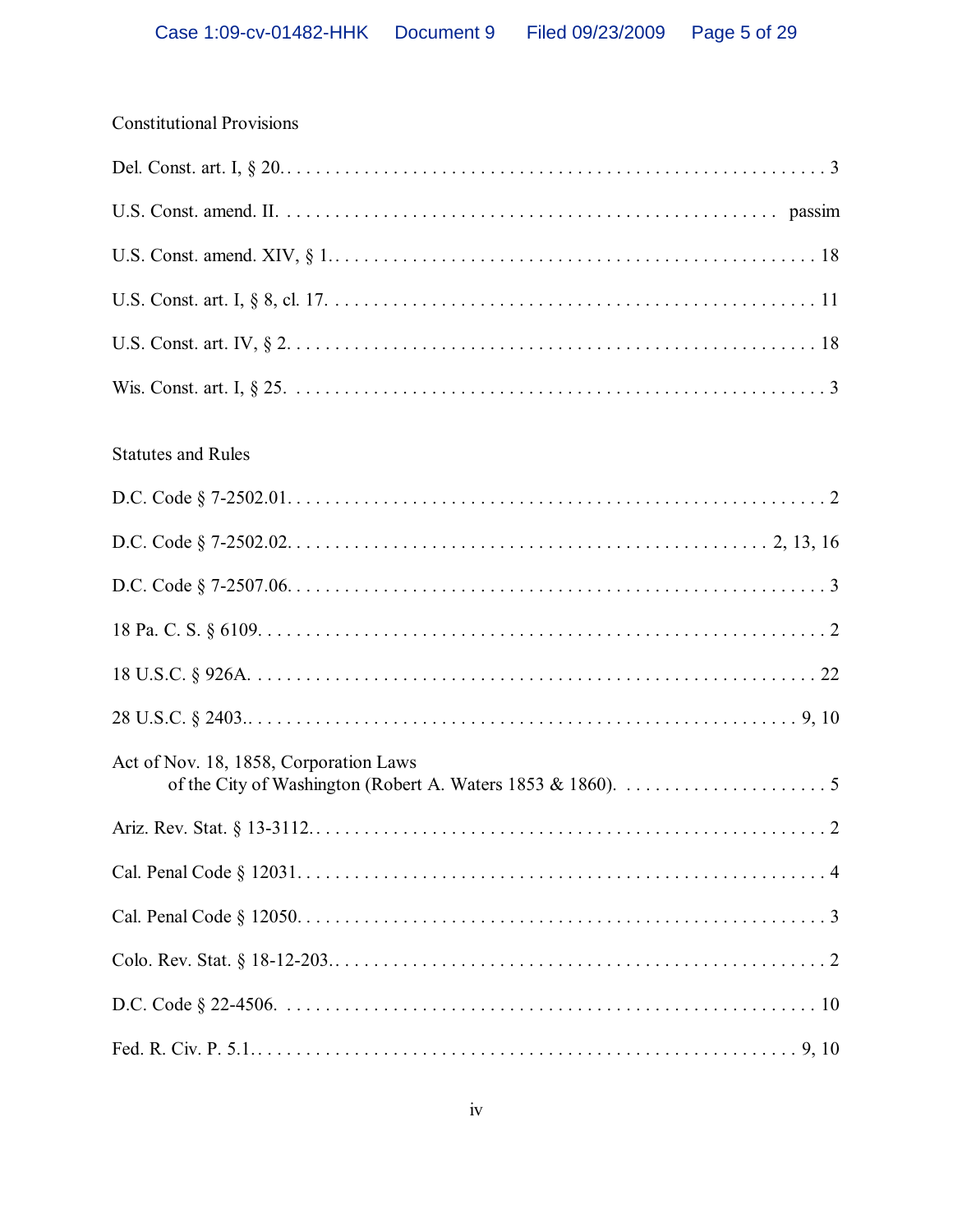| <b>Other Authorities</b>                                                                                                                                             |
|----------------------------------------------------------------------------------------------------------------------------------------------------------------------|
|                                                                                                                                                                      |
| Advisory Memorandum, Wisconsin Dept. of Justice,<br>http://www.doj.state.wi.us/news/files/FinalOpenCarryMemo.pdf (April 20,2009)3                                    |
| Alexi Mostrous, "White House Backs Right To Arms Outside<br>Obama Events," The Washington Post, Aug. 19, 2009,<br>available at http://www.washingtonpost.com/wp-dyn/ |
| http://www.ago.ne.gov/media/                                                                                                                                         |
| Michael Fletcher, "Obama Takes The Girls For Frozen Custard,"<br>http://voices.washingtonpost.com/44/2009/06/20/                                                     |
| "Obama and Biden Lunch at Ray's Hell Burger,"<br>http://dcist.com/2009/05/obama_and_biden_                                                                           |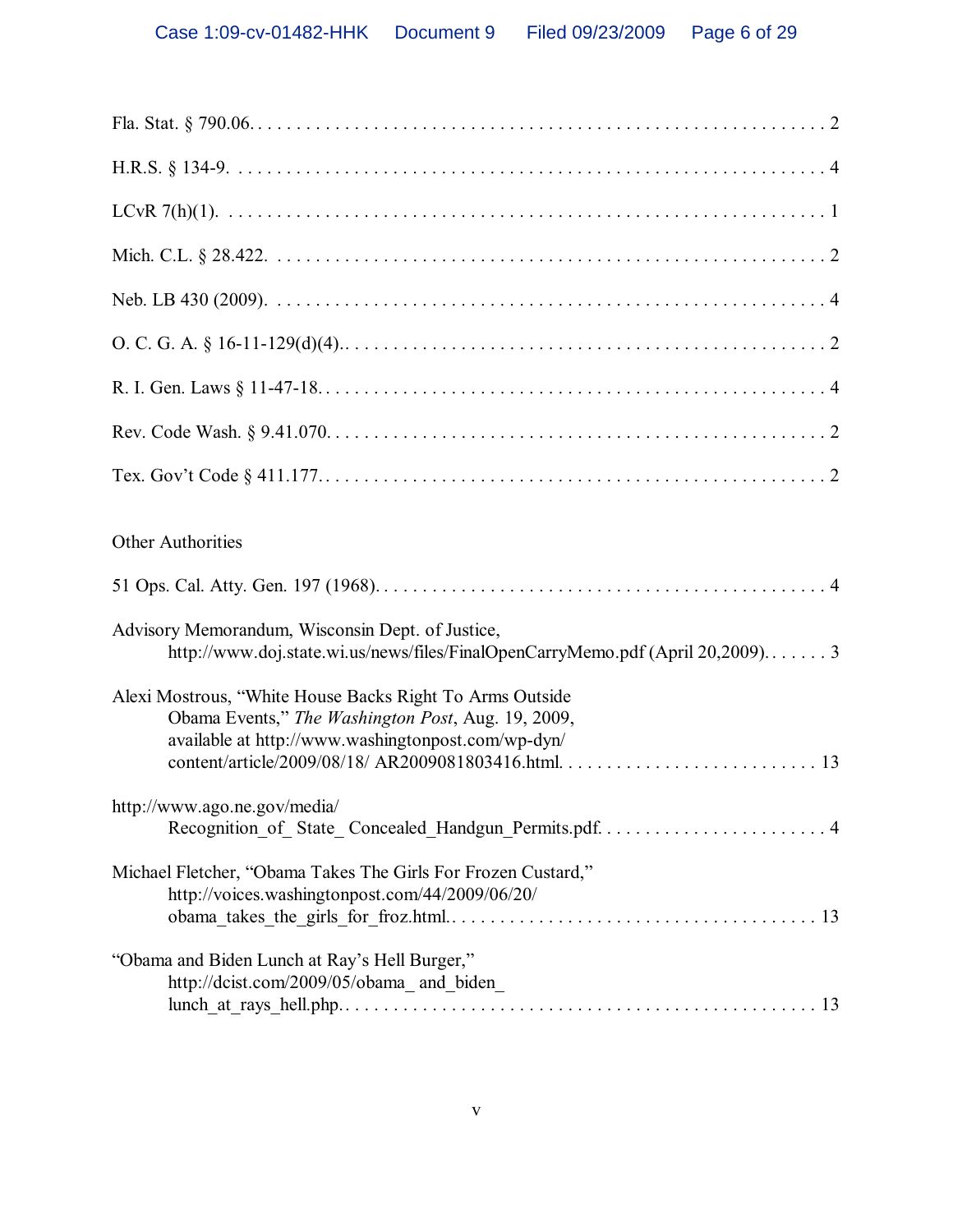### MEMORANDUM OF POINTS AND AUTHORITIES IN OPPOSITION TO DEFENDANTS' MOTION FOR SUMMARY JUDGMENT AND REPLY TO DEFENDANTS' OPPOSITION TO MOTION FOR SUMMARY JUDGMENT

#### PRELIMINARY STATEMENT

Defendants' cross-motion and opposition to Plaintiff's motion for summary judgment is replete with factual errors in describing the treatment of the right to bear arms. Defendants' largely non-responsive pleading also ignores the Supreme Court's controlling language defining the Second Amendment's use of "bear arms," describing the right to bear arms as fundamental, and placing the right to arms within the established paradigm for evaluating enumerated rights.

Instead of addressing controlling precedent, Defendants pretend that "bear arms" was not defined by the Supreme Court, assert that Washington, D.C. is a constitution-free zone or, at least, that the entire city (!) is a "sensitive place" in which Second Amendment rights may be generally curtailed, and assert that a complete prohibition on the right to arms is a mere regulation that can be sustained by resort to a clearly inapplicable if not rejected standard of review.

Defendants' pleading is essentially not credible. Their motion for summary judgment must be denied, and that of Plaintiffs must be granted.

#### STATEMENT OF FACTS

The facts relevant to this case as laid out in Plaintiffs' motion are almost entirely conceded. Although Defendants do not wish to admit that Plaintiffs intend to carry guns in public, these claims – supported by Plaintiffs' declarations – are not actually disputed. There being no evidence contradicting Plaintiffs' stated intent, or any reason to doubt that Plaintiffs are sincerely interested in publicly carrying guns, that much is conceded. LCvR 7(h)(1).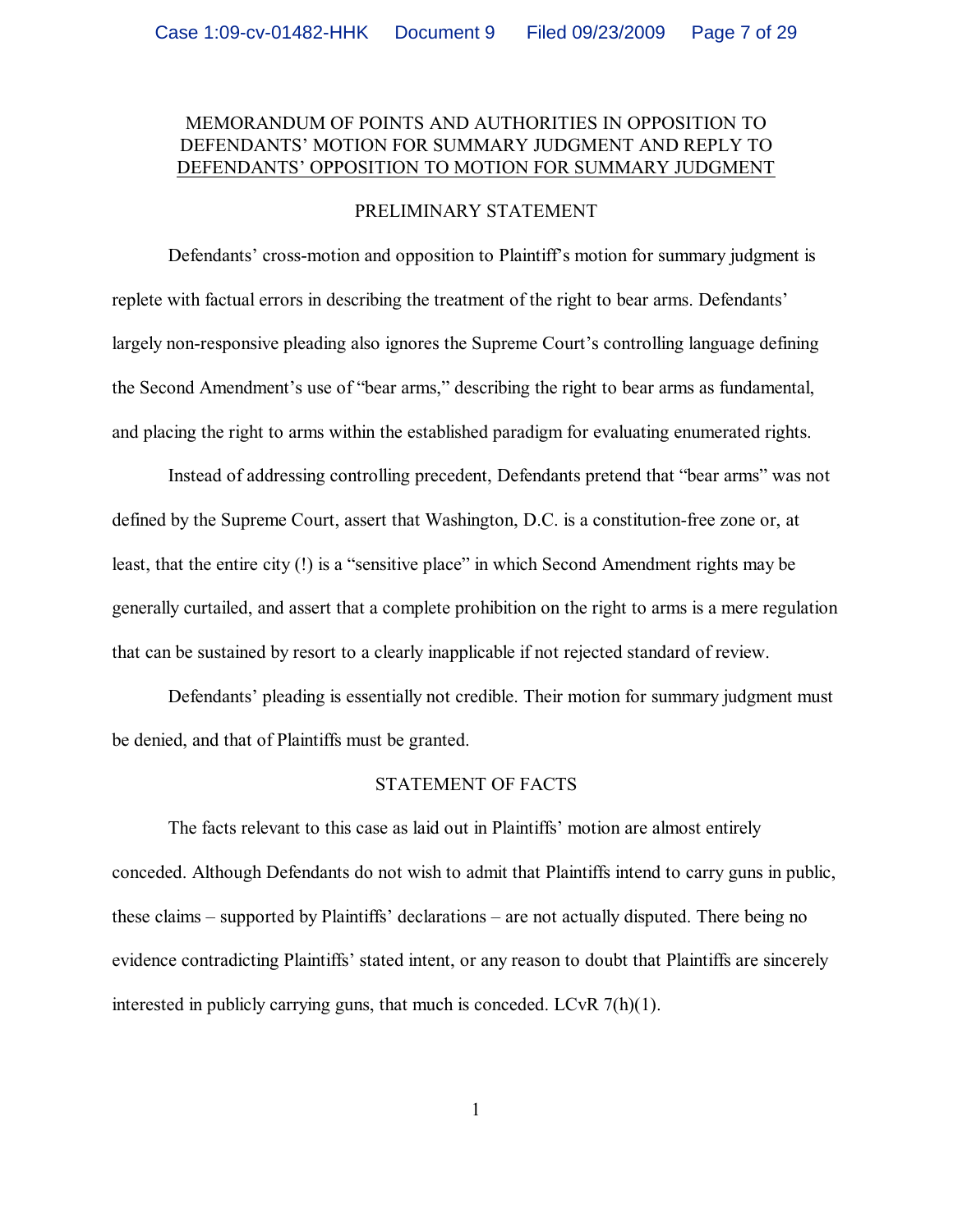For their part, the Defendants offer as "facts" various claims about the legislative history of the acts in question, and their own opinions about the necessity of the law. Plaintiffs do not dispute the sincerity of Defendants' beliefs, but these are irrelevant even on the occasion where they happen to be correct. Accordingly, while the parties may vigorously dispute the need for these laws, there appear to be no factual disputes directly relevant to the motion. At the very least, the parties agree that the case is ripe for summary judgment.

Plaintiffs do take issue with the numerous, pervasive errors offered by Defendants, particularly as relating to the treatment of the right to carry arms in other states. Regardless of whether Defendants' law is constitutional, the claim that "The District's regulation of handguns at issue here is squarely in the mainstream," Def. Br. at 2, is demonstrably false. For example, Defendants claim Plaintiffs' listing of seven major cities where the right to carry a gun is respected is a "flip comment" that "should be rejected out of hand." Def. Br. at 18. Perhaps Defendants would prefer "out of hand" rejection of this claim because it holds up to examination: Atlanta, Dallas, Denver, Detroit, Philadelphia, Phoenix, Miami, and Seattle are all located in states where any law-abiding person can obtain a permit to carry a concealed handgun on a "shall issue" basis.<sup>1</sup>

Completely false is the statement that "the majority of Americans live in states that entirely prohibit the carrying of concealed weapons." Def. Br. at 17. This is nonsense. Only two states – Wisconsin and Illinois – entirely prohibit the carrying of concealed weapons. *All* other states license the carrying of concealed weapons, mostly on a shall-issue basis. It requires no recourse to

<sup>&</sup>lt;sup>1</sup>Atlanta: O. C. G. A. § 16-11-129(d)(4); Dallas: Tex. Gov't Code § 411.177; Denver: Colo. Rev. Stat. § 18-12-203; Detroit: Mich. C.L. § 28.422; Philadelphia: 18 Pa. C. S. § 6109; Phoenix: Ariz. Rev. Stat. § 13-3112; Miami: Fla. Stat. § 790.06; Seattle: Rev. Code Wash. § 9.41.070.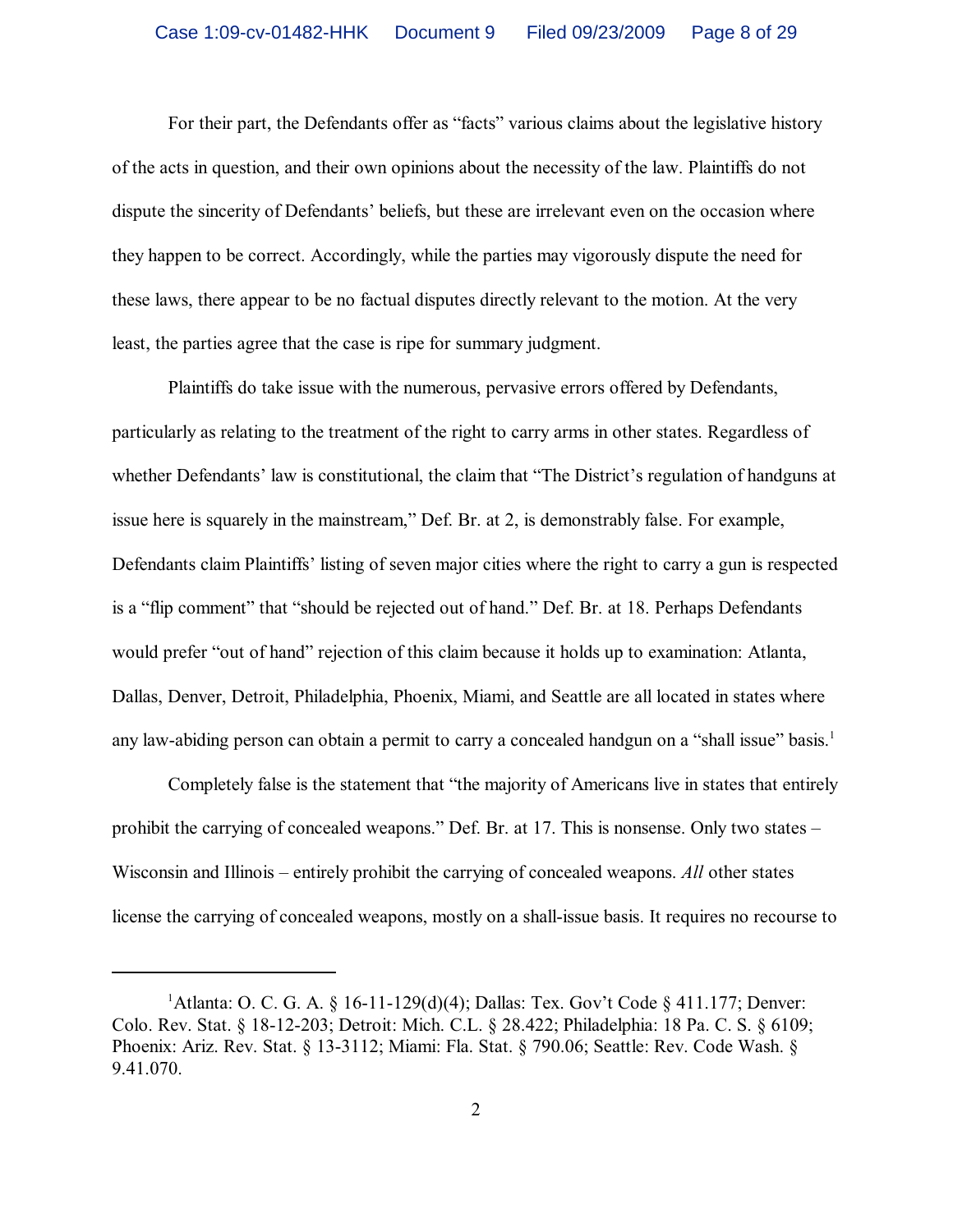the Census Bureau for the Court to judicially notice that the majority of Americans do not live in Wisconsin and Illinois.

The National Rifle Association brochure cited by Defendants for their interesting proposition does not support their claim. The brochure does state "that nearly half of all Americans live in states that allow a law-abiding citizen to carry a firearm concealed for personal protection," but this statement, even though misleading, does not logically force the conclusion that in all other states, carrying guns is "entirely prohibited." As the remainder of the brochure makes very clear, only Illinois and Wisconsin do not actually issue permits. The other forty-eight states are divided among those which issue permits on a "shall issue" basis, and on either a "permissive may issue" or "restrictive may issue" basis.

Even here, it must be remembered that the issue in the brochure is the carrying of *concealed* handguns, but this case concerns simply the carrying of guns, period, openly or concealed. Some of the areas where concealed carrying is "restrictive" or "entirely prohibited" actually *do* allow the open carrying of handguns. For example, Delaware, a "restrictive may issue" state, and Wisconsin, which completely outlaws concealed carrying, allow unlicensed open carrying. *See* Wis. Const. art. I, § 25; Advisory Memorandum, Wisconsin Dept. of Justice, http://www.doj.state.wi.us/news/files/FinalOpenCarryMemo.pdf (April 20,2009); Del. Const. art. I, § 20; *Smith* v. *State*, 882 A.2d 762 (Del. 2005); *In re Application of McIntyre*, 552 A.2d 500, 501 n.1 (Del. Super. 1988). In California, the issuance of permits is set by the policies of each county Sheriff, some of whom are very permissive. Cal. Penal Code § 12050.

And indeed, Defendants' claims that California entirely bans the open carrying of loaded handguns, Def. Br. at 18 n.9, is false. California allows the carrying of loaded handguns in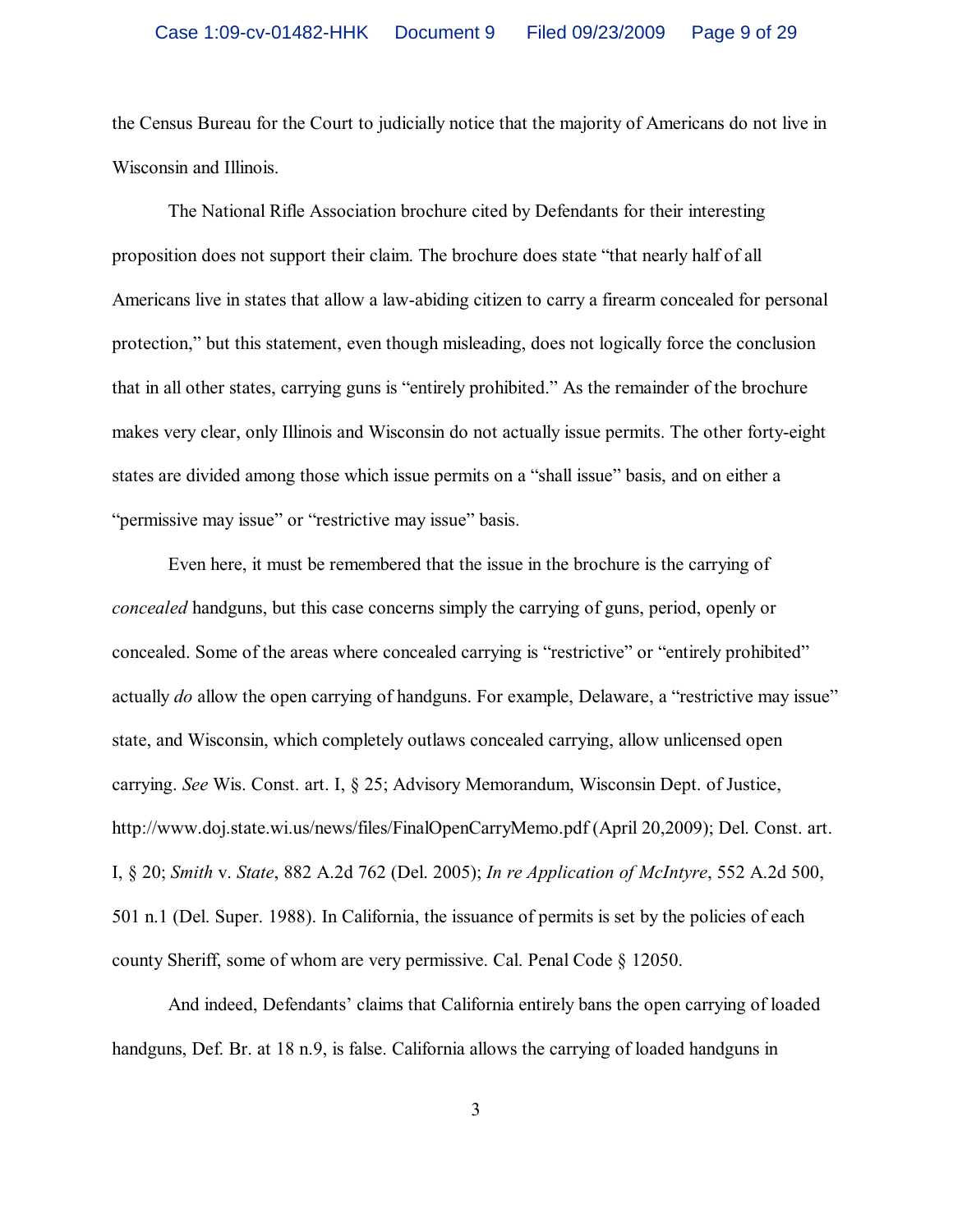unincorporated areas. Cal. Penal Code § 12031; *People v. Knight*, 121 Cal. App. 4<sup>th</sup> 1568 (2004); 51 Ops. Cal. Atty. Gen. 197 (1968). Defendants also add that North Dakota, Utah, and Oklahoma prohibit the open carrying of loaded handguns. Yet all three states permit the *concealed* carrying of loaded handguns on a shall-issue basis, and Utah and North Dakota both allow the open carrying of a handgun if one has a license to carry the handgun concealed.

Defendants' reliance on the NRA brochure, which they misinterpret and which appears somewhat out of date, is no substitute for actually researching the law. It leads Defendants to make a host of additional errors. For example, Defendants list Hawaii as prohibiting the granting of permits to non-residents, Def. Br. at 18, but Hawaii's law apparently contains no such limitation. H.R.S. § 134-9. Defendants claim Nebraska does not recognize out of jurisdiction permits, but that is no longer the case. http://www.ago.ne.gov/media/Recognition\_of\_ State\_ Concealed\_Handgun\_Permits.pdf. And most of the states Defendants claim prohibit the open carrying of guns, Def. Br. at 18, actually permit the practice with an appropriate license.<sup>2</sup>

Defendants' reliance upon material compiled by the "Legal Community Against Violence" is no better. Describing Cleveland, Columbus, Hartford and Omaha as cities where the carrying of guns is generally banned does not withstand scrutiny. The Cleveland and Columbus bans are preempted by Ohio's shall-issue carry law. *Ohioans for Concealed Carry, Inc.* v. *City of Clyde*, 120 Ohio St. 3d 96 (2008) (holding state law preempts all localities including urban centers from limiting handgun carry rights). Omaha's ban was repealed. Neb. LB 430 (2009) (repealing power

 $2$ The only states that completely prohibit open carrying of firearms are: Arkansas, Texas, Illinois, New York, Oklahoma, Florida, and South Carolina. The other states listed by Defendants provide for carry permits that are not by law limited to concealed carry but rather allow for carrying, generally. *See, e.g.* R. I. Gen. Laws § 11-47-18.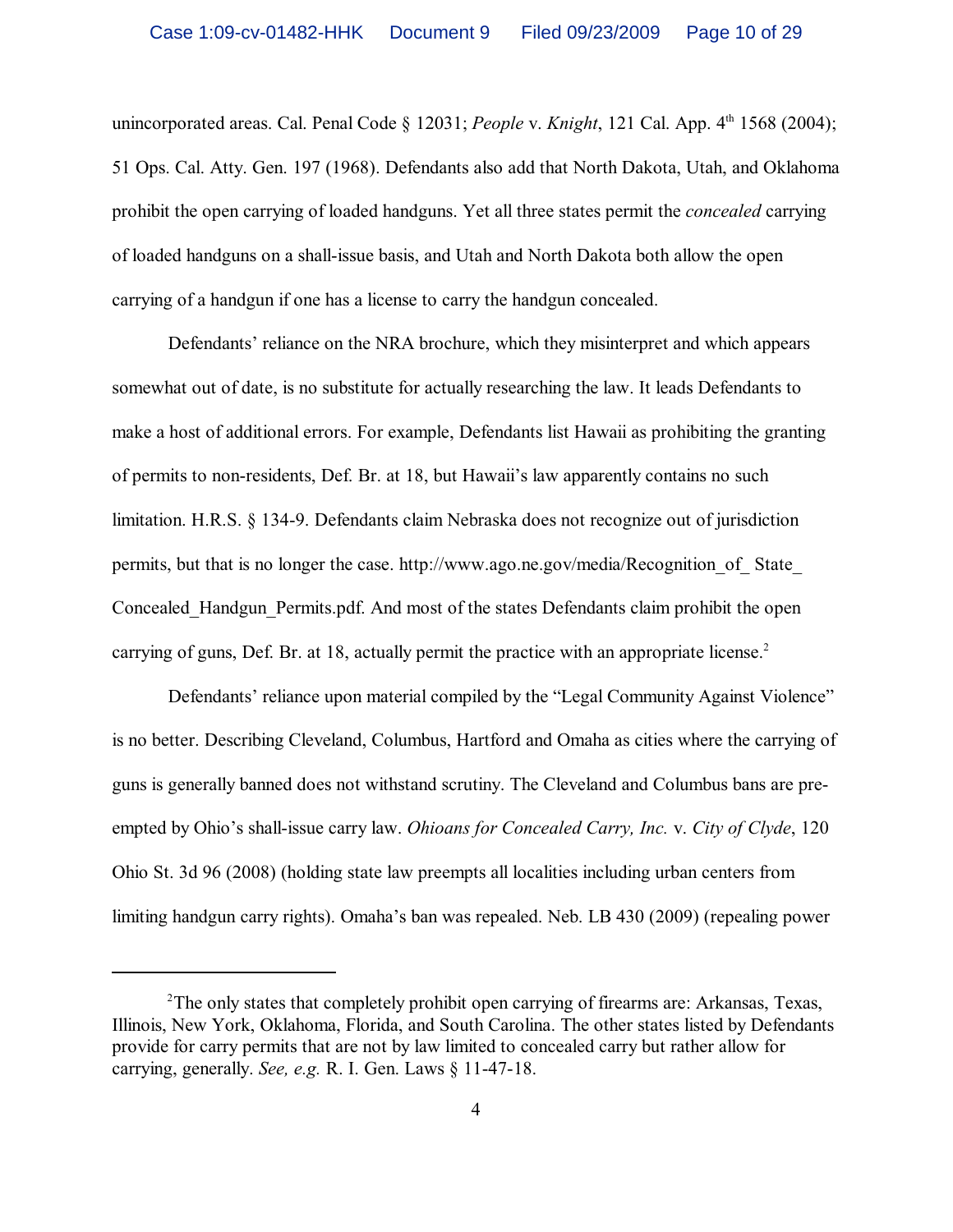of cities and villages in Nebraska to regulate the ownership, possession, or transportation of concealed handguns), *available at* http://nebraskalegislature.gov/FloorDocs/Current/ PDF/Slip/LB430.pdf (last visited on September 18, 2009). It is doubtful that Hartford's law would survive a pre-emption challenge. *See Kaluszka* v. *Town of E. Hartford*, 46 Conn. Supp. 588 (Conn. Super. Ct. 1999), *aff'd*, 60 Conn. App.749 (2000) (striking down local hunting regulation as pre-empted).

Defendants thus prove only that advocacy group brochures are no substitute for legal research. The source of Defendants' errors concerning the legislative history of Washington, DC's regulation of the right to carry firearms is less obvious. Defendants' assertion that "[i]t has been illegal to carry 'deadly or dangerous weapons' in public in the District since before the Civil War," Def. Br. at 23, is false.

First, Defendants' quotation of the District's 1858 weapons carrying law, Act of Nov. 18, 1858, Corporation Laws of the City of Washington 114 (Robert A. Waters 1853 & 1860), is incomplete. The complete act is attached hereto as Exhibit E. Although Defendants accurately quote the first provision of the law, setting forth that "it shall not hereafter be lawful for any person or persons, to carry or have concealed about their persons" various weapons, including handguns, the word "concealed" modifies both "carry" and "have" – as made clear by the language that follows, which Defendants omit: "any person or persons who shall be duly convicted of *so* carrying or having concealed about their persons any such weapon . . ." Act of Nov. 18, 1858 (emphasis added). "So" refers to the manner of carrying: concealed. If the law banned *all* carrying, as Defendants suggest, the word "so" would be superfluous, as would be the qualification that the "having" of the weapon be "concealed."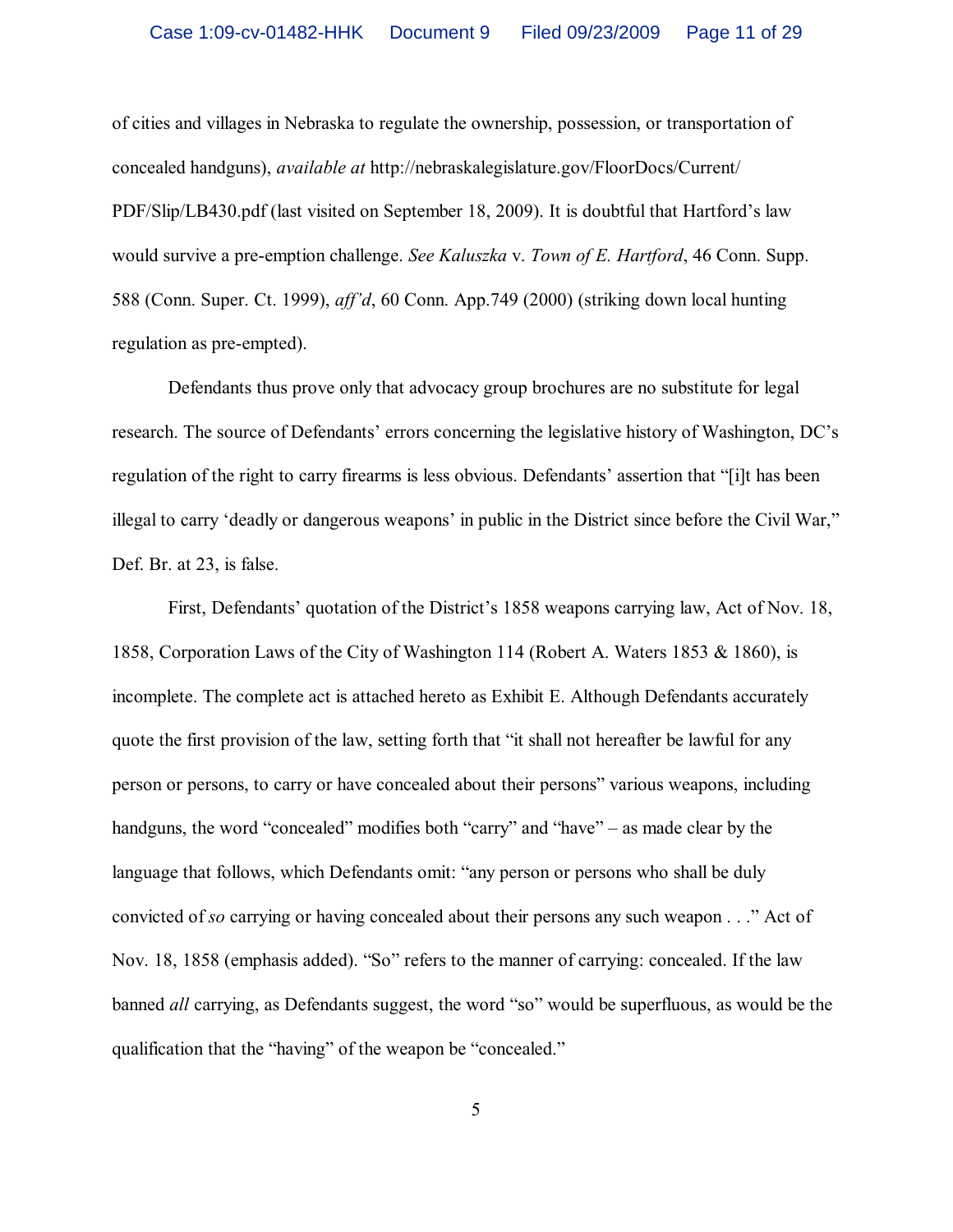Indeed, in 1892, Congress enacted a statute that was effective until 1932 proscribing the open carrying of handguns, only if carried "with intent to unlawfully use the same." *United States* v. *Pritchett*, 470 F.2d 455, 457 & n.4 (D.C. Cir. 1972) (summarizing the statutory history of the weapons laws of the District of Columbia). Defendants casually note this qualification on the prohibition of open carrying in the District, Def. Br. at 23, which defeats their claim that the carrying of handguns has been completely barred since the Civil War.

Yet Defendants err again in describing the 1932 law, suggesting that a complete ban was enacted by repealing the element "that the weapon be carried with intent to use it illegally." *Id.* (citing *Cooke* v. *United States*, 275 F.2d 887, 888 n.1 (D.C. Cir. 1960)). It is footnote 3, not 1, of *Cooke*, which contains the legislative history, and this history also mentions: "In 1943 the statute was amended to prohibit the carrying of an unlicensed pistol openly as well as concealed. 57 Stat. 586." *Cooke*, 275 F.2d at 889 n.3.

What Defendants fail to mention is that the 1932 law did not merely repeal the element that the open carrying of guns be criminalized if accompanied by criminal *mens rea*. The 1932 law omitted all mention of any proscription against the open carrying of arms. Exh. F. It was only with the 1943 law that a license became required to carry a gun openly. Exh. G.

Accordingly, the history of laws regulating the carrying of handguns in Washington, D.C. is as follows: In 1858, Congress banned the concealed carrying of guns but left open carrying unregulated. In 1892, Congress continued the ban on concealed carrying, and added that open carrying was permitted so long as the individual not harbor unlawful intent. In 1932, Congress created a licensing mechanism for concealed carrying in the District, which in 1943 was extended to the open carrying of handguns. None of this is remarkable.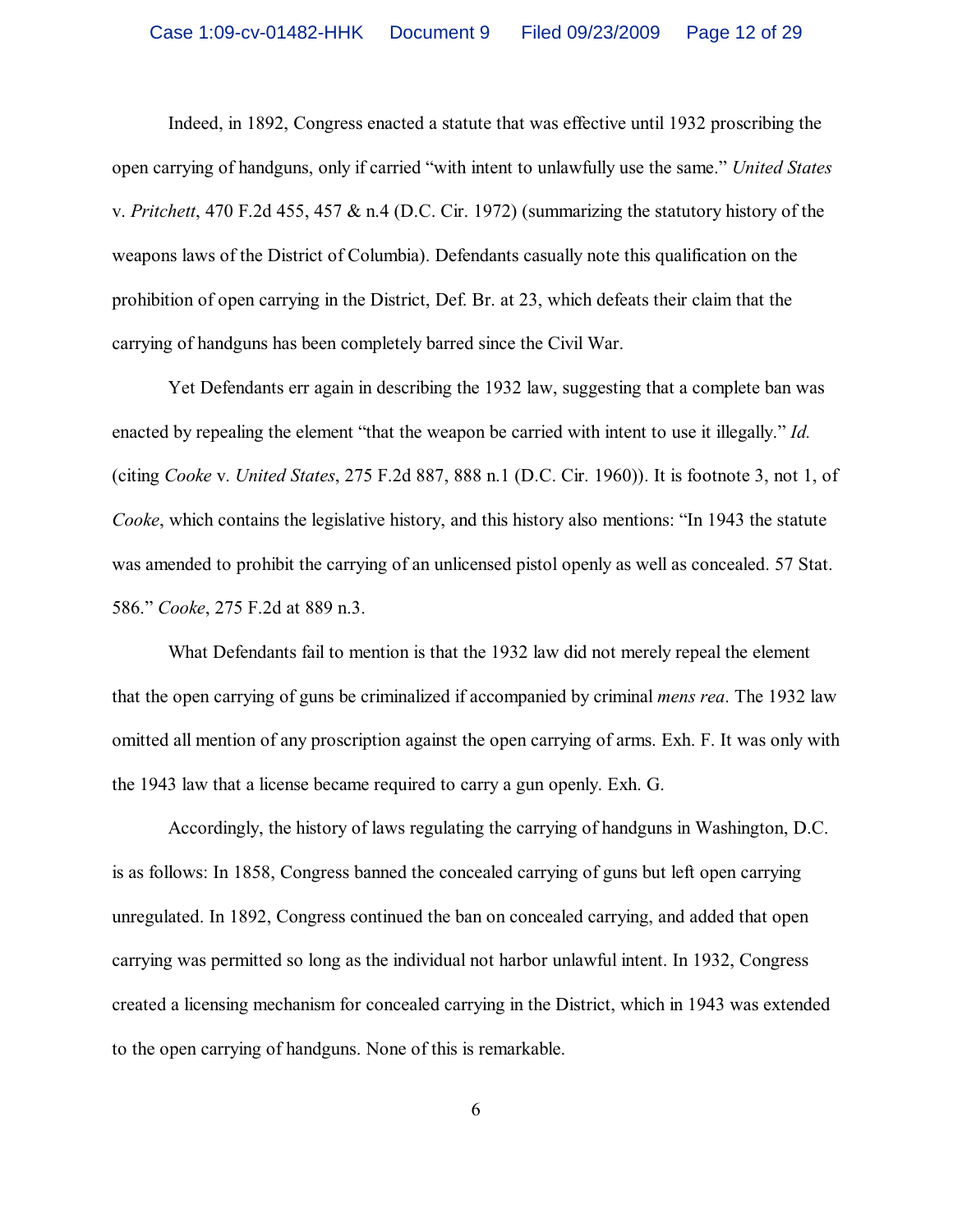It was not until December 16, 2008 that the District implemented a *de jure* ban on the carrying of handguns by repealing the police chief's licensing authority – following the lead of exactly one state.

Other errors in Defendants' brief worth pointing out are discussed in turn below. Suffice it to say that the inappropriate tone of Defendants' brief (*e.g.*, "flip comment," Def. Br. at 18; "flimsy showing," Def. Br. at 7; "nonsensical rhetoric," Def. Br. at 9; "[a]lthough plaintiffs may not like it, all citizens are subject to one or more 'restrictions' on their Second Amendment rights," Def. Br. at 17) is especially not warranted given Defendants' lack of care in reciting basic facts about the state of the law.<sup>3</sup>

There is, however, no dispute about how the challenged provision operates today, nor can there be any dispute about this much: Defendants' complete prohibition on the carrying of arms by law abiding citizens is a radical and extreme departure from the norms prevalent in this country. Not surprisingly, it is also unconstitutional.

#### SUMMARY OF ARGUMENT

Plaintiffs' basic arguments about the Second Amendment securing a right to carry a handgun in public for self-defense are entirely ignored and unrebutted. Defendants prefer to discuss just about anything other than the law that controls this case – but the controlling law is unambiguous and defeats the entirety of Defendants' position nonetheless.

<sup>&</sup>lt;sup>3</sup>What Plaintiffs do not "like" is a complete prohibition on the exercise of a fundamental constitutional right. The insinuation that Plaintiffs are some sort of anarchists, or have an "absolutist" view of the Second Amendment, Def. Br. at 20 n.11, is inappropriate, especially considering the motion for summary judgment amply concedes there is a role for government to play in the regulation of firearms.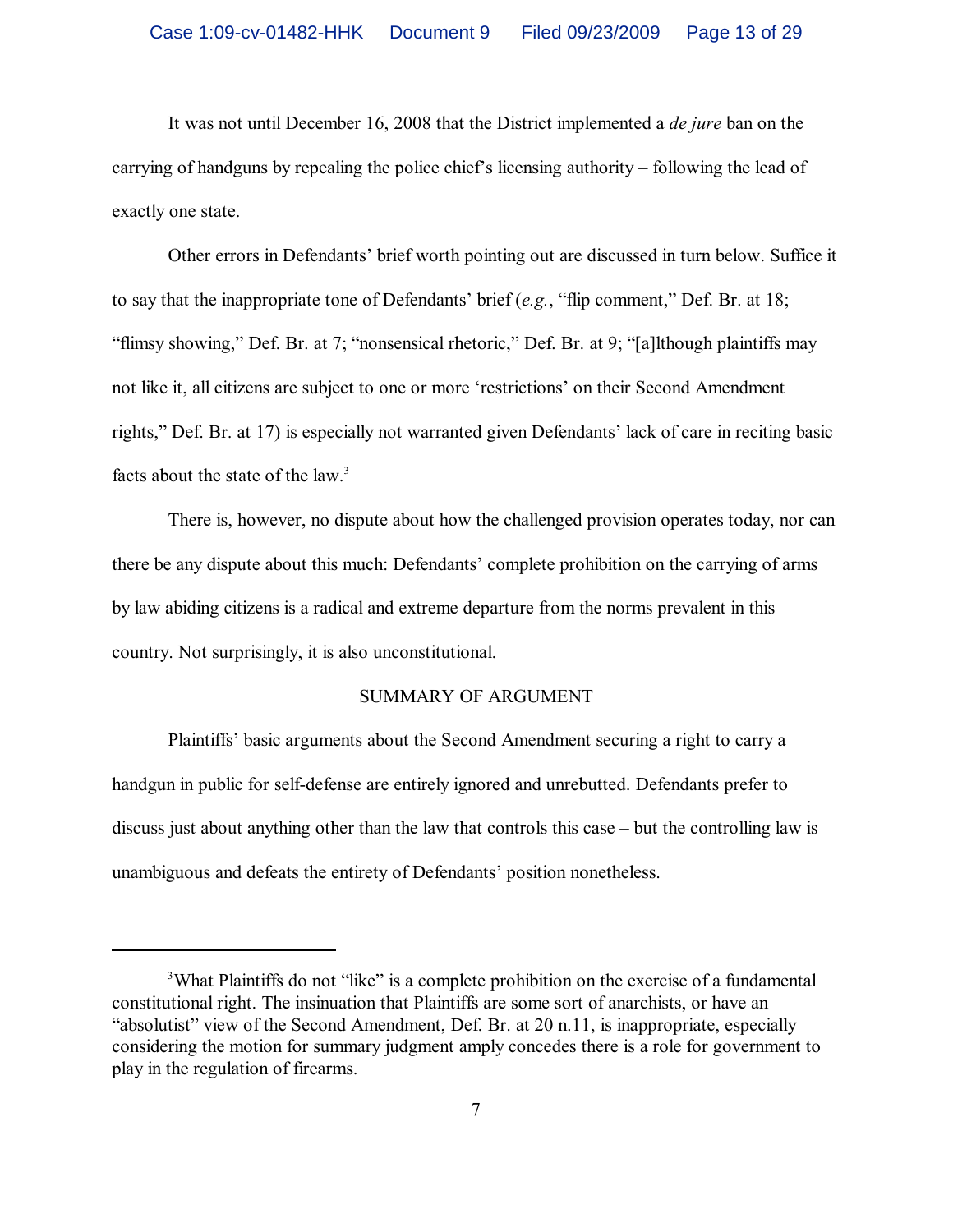Seeking to delay the inevitable, Defendants complain that the case should be certified to the Attorney General for review. However, as Defendants should know, the D.C. Code is not generally within the purview of the certification provision.

The claim that the District of Columbia is somehow not subject to the Second Amendment because it is the seat of government is absurd. This claim was presented to the Supreme Court recently as some length, and correctly ignored.

Defendants' arguments about "reasonableness" review were emphatically rejected by the Supreme Court. Finally, Defendants' treatment of the right to travel is no more accurate than their treatment of the Second Amendment right to arms.

#### ARGUMENT

## I. PLAINTIFFS' SECOND AMENDMENT ARGUMENTS STAND UNREBUTTED.

Plaintiffs' motion relies largely on the Supreme Court's binding opinion in *District of Columbia* v. *Heller*, 128 S. Ct. 2783 (2008) – a case with which Defendants are familiar.

In response, Defendants largely offer the law of Illinois, the only state in the union that entirely bans the public carrying of guns. And without any sense of irony, they also assert that "the District's gun regulations should not be based on a 'lowest common denominator' analysis." Def. Br. at 7. Defendants also spend a great deal of energy discussing the laws of Wisconsin, the only other state that completely bans the concealed carrying of guns, although Defendants fail to mention that Wisconsin permits the unlicensed *open* carrying of guns, an outcome that would satisfy Plaintiffs' prayer for relief in this case.<sup>4</sup>

<sup>&</sup>lt;sup>4</sup> Although Plaintiffs stressed this point in the Complaint and in their moving papers, perhaps it still bears repetition: this is not a "concealed carry" case. It is a case about carrying, period. If Defendants really wish to imitate Wisconsin's approach to this issue, they can consent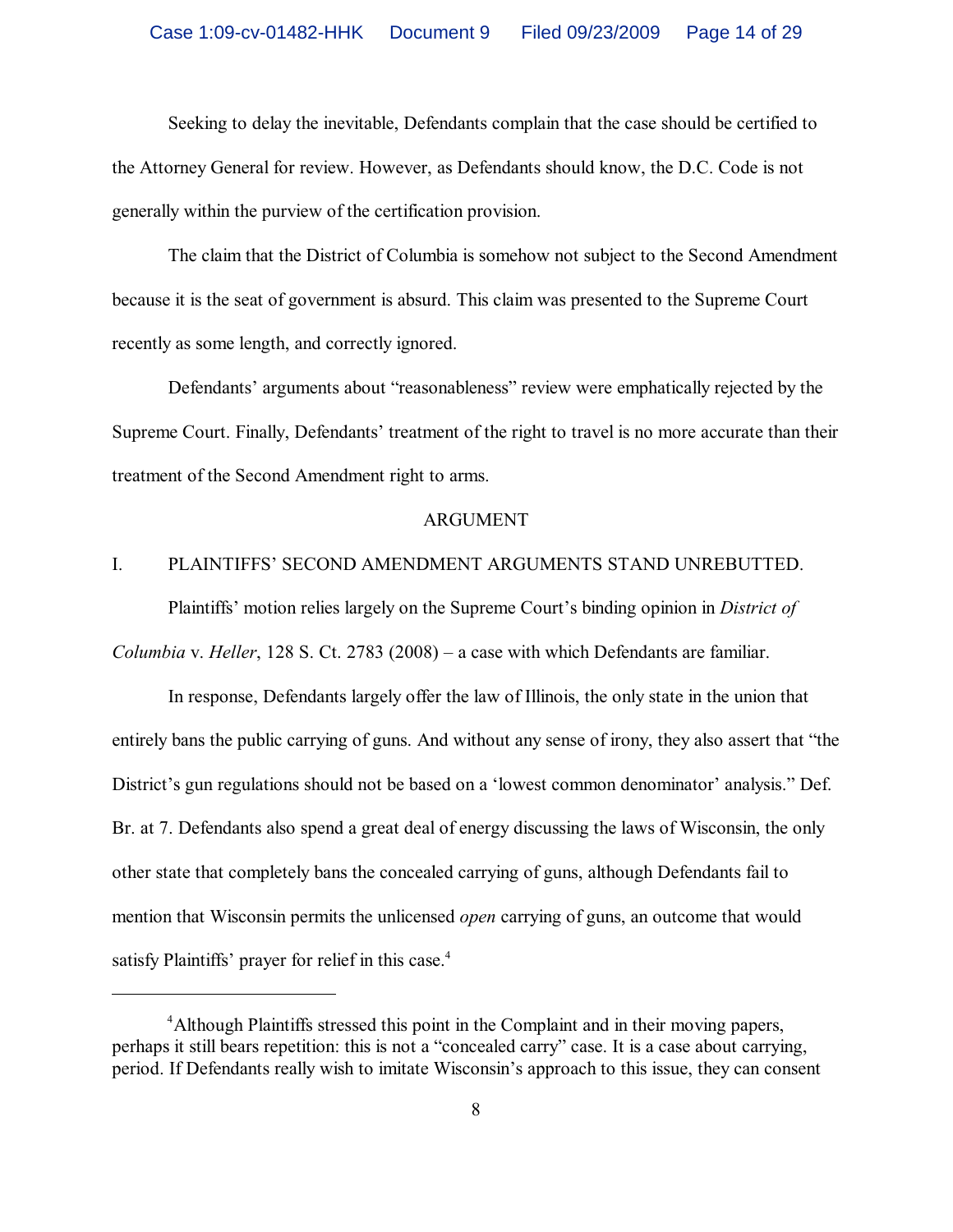But as for *Heller,* Defendants are merely dismissive. "Plaintiffs provide no controlling or persuasive authority for their conclusion that the right to bear arms universally encompasses the right to carry handguns in public." Def. Br. at 7.

Plaintiffs' invocation of various snippets of language from *Heller*—that "the right to keep and carry arms" authorizes the public carrying of weapons—is not supported by that decision, or any other controlling decision. Plaintiffs rely almost exclusively on legal treatises or inapposite, outdated decisions from other jurisdictions.

Def. Mot. at 2.

Actually, those "snippets of language from *Heller*" are controlling precedent, defining the right to bear arms as the right to "carry" guns, and the supposedly "inapposite, outdated decisions from other jurisdictions" are cases relied upon by the Supreme Court in *Heller*, as recently as last year, to reach that conclusion.

Defendants are not being asked to approve of *Heller* – only to obey its requirements. If Defendants wish to continue ignoring "snippets of *Heller*," it is this Court's role to compel their full and exacting adherence to the requirements of that decision.

## II. THIS CASE MAY NOT BE CERTIFIED TO THE ATTORNEY GENERAL.

Defendants claim that Plaintiffs have failed to comply with Fed. R. Civ. P. 5.1, requiring notice to the Attorney General of cases questioning the constitutionality of "federal statute<sup>[s]"</sup> where "the parties do not include the United States, one of its agencies, or one of its officers or employees in an official capacity." Similarly, Defendants claim that the case must be certified by the Court pursuant to 28 U.S.C. § 2403, per Fed. R. Civ. P. 5.1.

to such a judgment and allow unlicensed open carrying.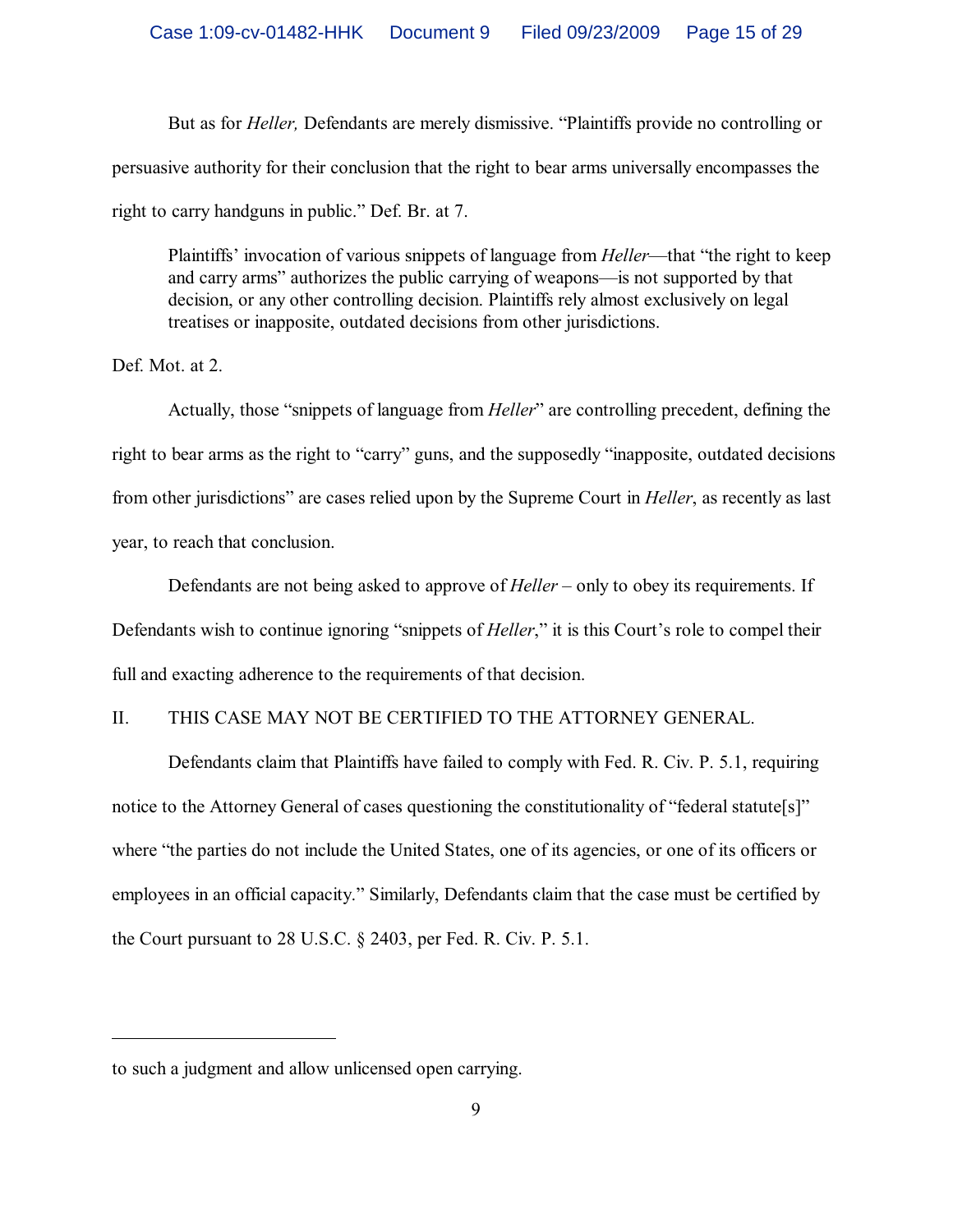Section 2403 and its counterpart, Rule 5.1, are designed to allow notice to governments whose laws are being questioned to intervene if they wish to do so, if they are not parties to the case.<sup>5</sup> However, the District of Columbia and its police chief are the relevant federal agencies in this action and they are parties to the lawsuit. Indeed, the District of Columbia contributed to the creation of this dispute by repealing former D.C. Code § 22-4506, allowing for the issuance of gun carry permits.

Defendants are represented by the Attorney General for the District of Columbia and should not be strangers to the established procedure. The D.C. Circuit has long held that the certification requirement of 28 U.S.C. § 2403 "would not be operative [where] the statute in question applies only in the District of Columbia and concerns a matter of mere local interest." *Keyes* v. *Madsen*, 179 F.2d 40, 43 (D.C. Cir. 1949) (*citing Hamilton Nat'l Bank* v. *District of Columbia*, 176 F.2d 624, 630 n.3 (D.C. Cir. 1949)).

Notably, no Rule 5.1/Section 2403 certification to the Attorney General was ever made in *Heller*. Notwithstanding the lack of certification, neither the D.C. Circuit nor the Supreme Court had trouble striking down the District's unconstitutional gun laws at issue in that case. More recently, the District's unconstitutional "Neighborhood Safety Zone" system of checkpoints was all-but struck down by the D.C. Circuit. *Mills* v. *District of Columbia*, 571 F.3d 1304 (D.C. Cir. 2009). This, too, was done without the benefit of Attorney General certification.

Attorney General certification would add nothing to this litigation but a period of delay. It contravenes over half a century of this Court's established practice in dealing with the

<sup>&</sup>lt;sup>5</sup>The requirements apply with equal force to notifying state attorney generals of actions not involving state agencies or officers where the constitutionality of a state's law is implicated.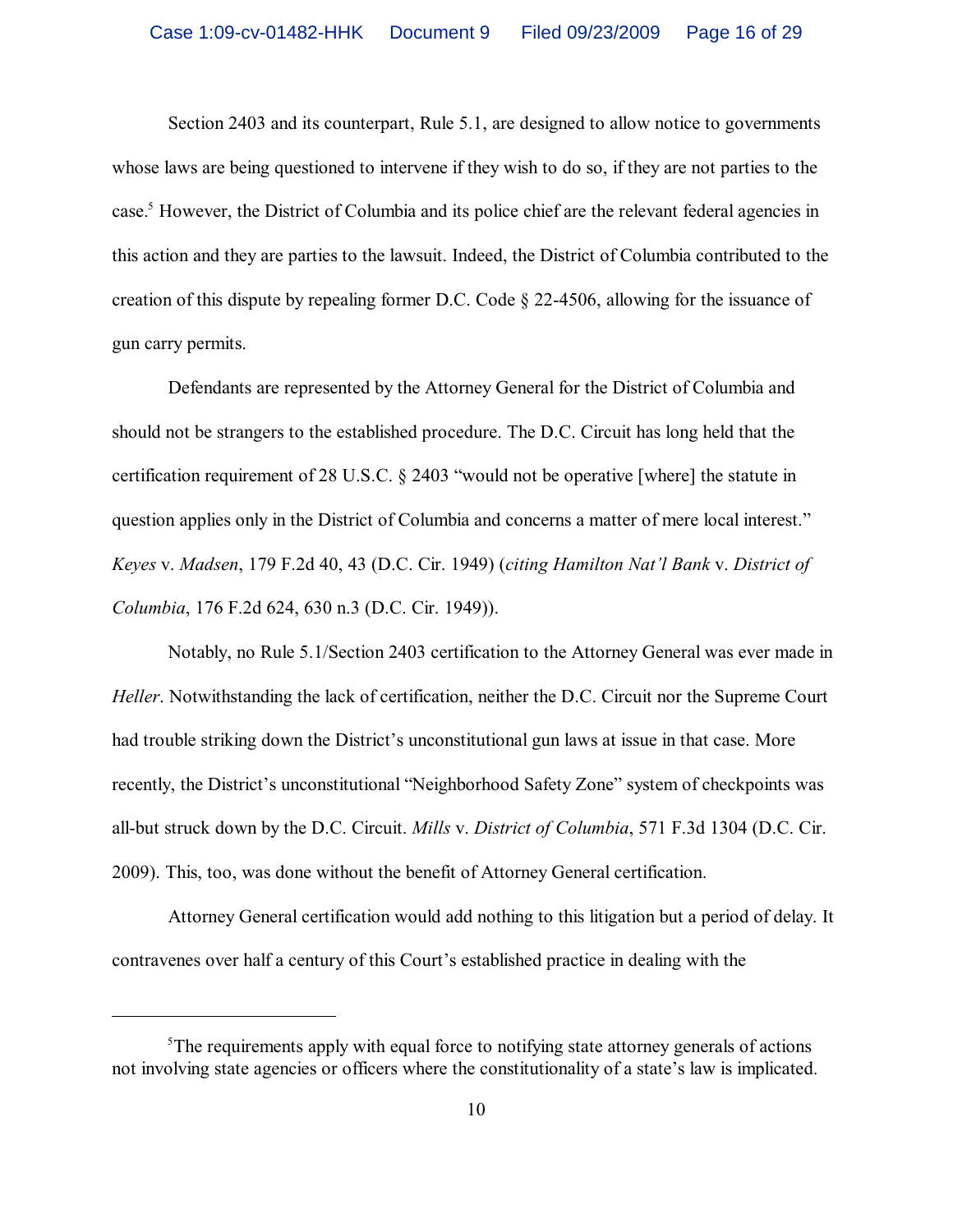constitutionality, or lack thereof, of D.C. Code provisions. Nothing prevents Defendants' counsel from seeking the assistance of the Department of Justice if he wishes to do so, but the D.C. Circuit has held it is not for this Court to make that suggestion.

#### III. THE DISTRICT OF COLUMBIA IS BOUND BY THE SECOND AMENDMENT.

"That the Constitution is in effect . . . in the District has been so often determined in the affirmative that it is no longer an open question." *O'Donoghue* v. *United States*, 289 U.S. 516, 541 (1933). "[T]he Supreme Court has unambiguously held that the Constitution and Bill of Rights are in effect in the District." *Parker* v. *District of Columbia*, 478 F.3d 370, 395 (D.C. Cir. 2007), *aff'd sub nom District of Columbia* v. *Heller*, 128 S. Ct. 2783 (2008); *accord Mills* v.

*District of Columbia*, supra, 571 F.3d 1304.

Washington was not planned as a "Forbidden City" in which federal officials would be sequestered from the otherwise-free people of the United States. Quite the contrary:

It is important to bear constantly in mind that the District was made up of portions of two of the original states of the Union, and was not taken out of the Union by the cession. Prior thereto its inhabitants were entitled to all the rights, guaranties, and immunities of the Constitution . . . . [I]t is not reasonable to assume that the cession stripped them of these rights . . . .

*O'Donoghue*, 289 U.S. at 540.

Defendants' legislative power is not above the Constitution, but derived from it; a delegation of Congress's authority under U.S. Const. art. I, § 8, cl. 17. That power "is plenary; but it does not . . . authorize a denial to the inhabitants of any constitutional guaranty not plainly inapplicable." *O'Donoghue*, 289 U.S. at 539. "If, before the District was set off, Congress had passed an unconstitutional act, affecting its inhabitants, it would have been void. If done after the District was created, it would have been equally void." *Id.,* at 541 (citation omitted).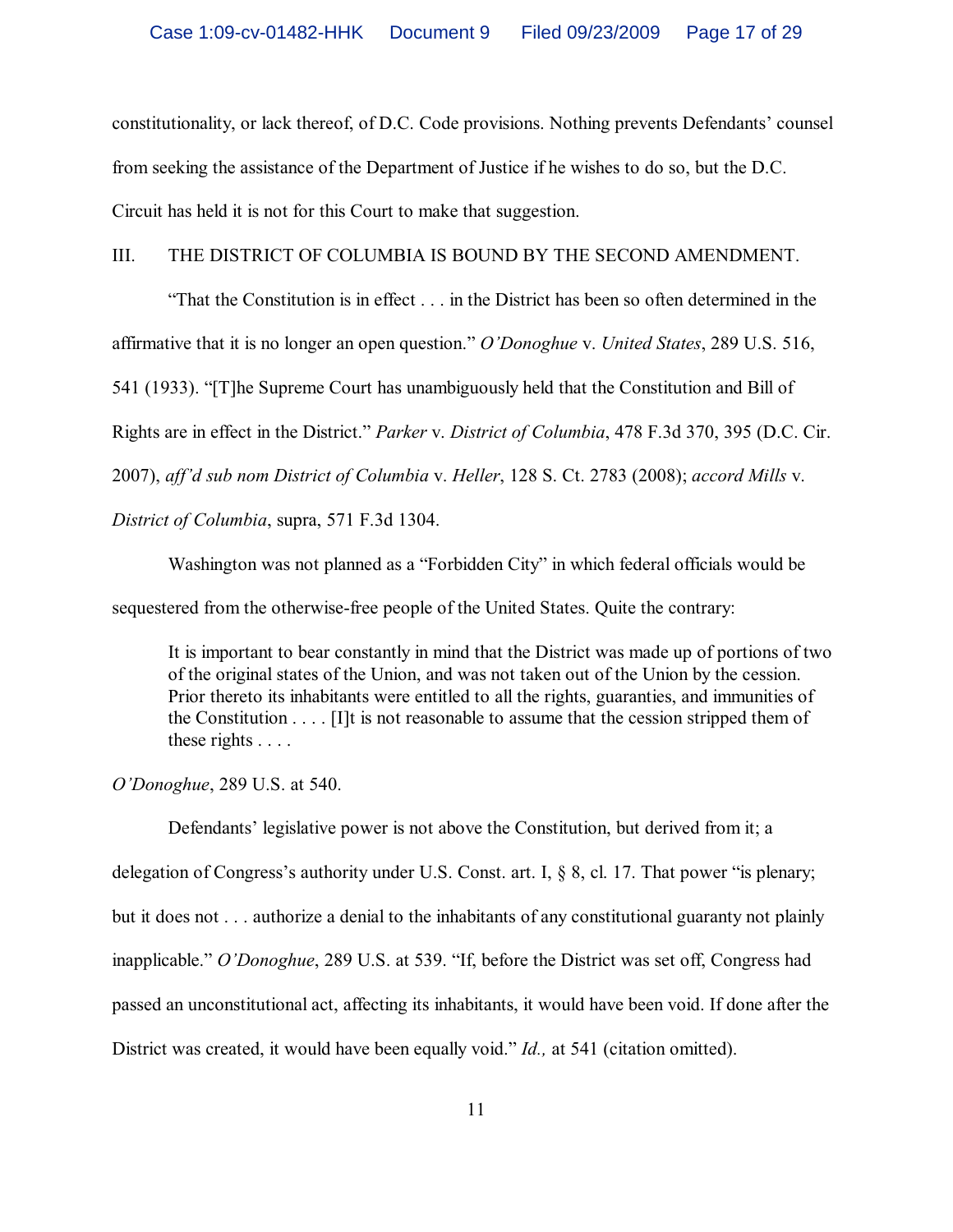Accordingly, Congress can exercise general police powers within the District, "so long as it does not contravene any provision of the Constitution of the United States." *Palmore* v. *United States*, 411 U.S. 389, 397 (1973) (citation omitted). For example, Congress may operate public schools in the District of Columbia, a power otherwise reserved to the states. But such schools cannot be segregated. *Bolling* v. *Sharpe*, 347 U.S. 497 (1954).

Indeed, because the Constitution with its Bill of Rights applies directly to the federal government, of which the city is a creature, Defendants are bound to respect even those rights that are not incorporated as against the states through the Fourteenth Amendment. *See Pernell* v. *Southall Realty*, 416 U.S. 363 (1974) (Seventh Amendment right to civil jury trial); *United States* v. *Moreland*, 258 U.S. 433 (1922) (Fifth Amendment right to grand jury indictment). Even were the Second Amendment not incorporated as against the states, a dubious proposition, *see Heller*, 128 S. Ct. at 2813 n.23, the fact remains that the District of Columbia is not a state. *Hepburn* v. *Ellzey*, 6 U.S. (2 Cranch.) 445 (1805).

Notwithstanding these very obvious points, Defendants persist in offering frivolous arguments that they are not bound by the Second Amendment, either because the entire city is a Constitution-free "sensitive place," or because in the modern era, the Fourteenth Amendment has not yet been held by the Supreme Court to incorporate the Second Amendment against the states.

The "sensitive place" doctrine refers to discreet areas where the government has taken upon itself the task of increasing the immediate level of security, such as the sterile area of an airport. It does not refer to urban areas generally, as the overwhelming majority of Americans live in urban areas. This does not mean that the overwhelming majority of Americans do not enjoy fundamental civil liberties, and that the exception swallows the entire rule. An enclosed forum at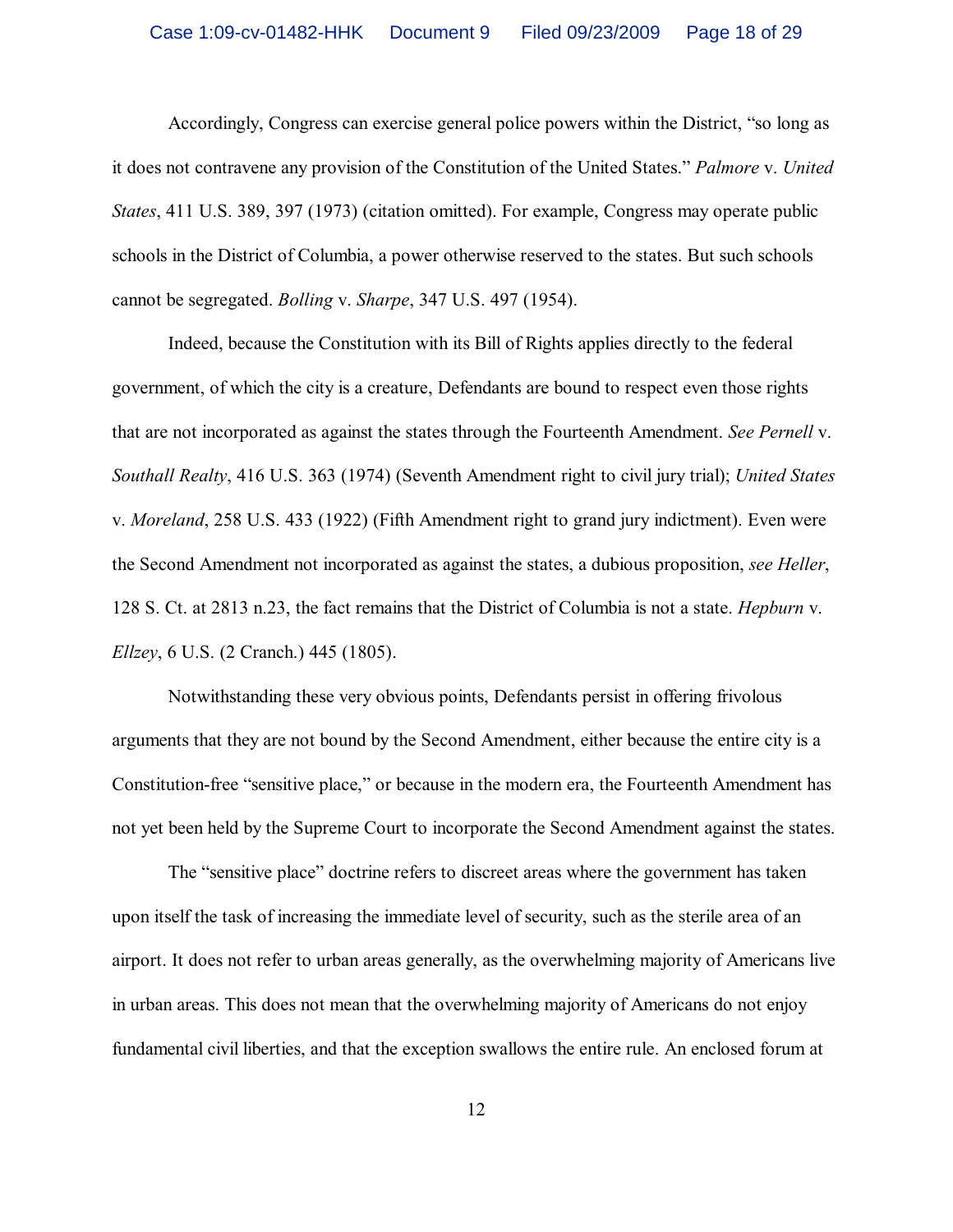which the President is appearing may be a sensitive place from which guns are banished, but it is also generally true that persons entering such forums consent to searches and surveillance that would be unconstitutional in public. *See Mills*, supra.

Not that this is relevant to the legal analysis, but the President is in agreement. Presidents have always traveled throughout the forty-nine states that permit the carrying of arms, including the forty-one states that regularly issue permits to carry concealed handguns and the numerous states where no permit at all is required to carry firearms openly. Predictably, this has brought the President into proximity with individuals exercising their Second Amendment rights, some of whom are vociferously opposed to his various policies. Yet as White House Press Secretary Robert Gibbs offered, "There are laws that govern firearms that are done state or locally. Those laws don't change when the president comes to your state or locality." Alexi Mostrous, "White House Backs Right To Arms Outside Obama Events," *The Washington Post*, Aug. 19, 2009, available at http://www.washingtonpost.com/wp-dyn/content/article/2009/08/18/

#### AR2009081803416.html.

Indeed, the President enjoys frequenting localities where people may freely carry guns. Virginia, for example, maintains a "shall issue" licensing regime for concealed handguns, and does not require a license to carry handguns openly. That has not stopped the President from crossing the Potomac to enjoy frozen custard with his children in Alexandria,<sup>6</sup> or to eat hamburgers with the Vice President in Arlington.<sup>7</sup> Presumably, the Secret Service takes appropriate precautions

<sup>&</sup>lt;sup>6</sup>Michael Fletcher, "Obama Takes The Girls For Frozen Custard," http://voices.washingtonpost.com/44/2009/06/20/obama\_takes\_the\_girls\_for\_froz.html

<sup>&</sup>lt;sup>7</sup>"Obama and Biden Lunch at Ray's Hell Burger," http://dcist.com/2009/05/obama and biden lunch at rays hell.php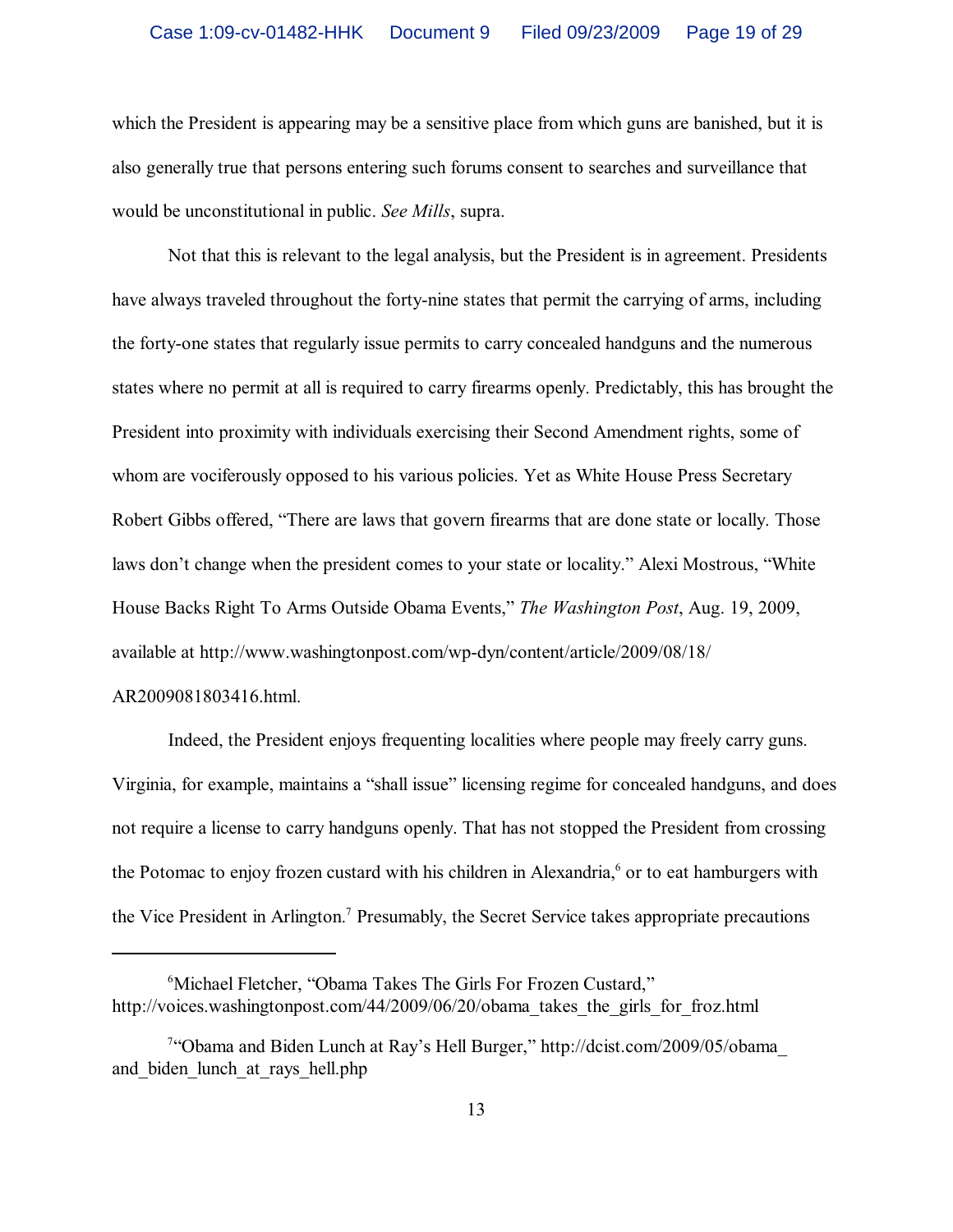whenever the President and Vice President venture out into the public, without trampling on the fundamental rights of entire populations of major American cities numbering half a million or more people. Considering the difference in the rate of violent crime between Washington, D.C. and its adjacent Virginia jurisdictions, the President is doubtless safer each time he leaves Washington for Virginia. In any event, as John Wilkes Booth and John Hinckley, Jr., proved, deranged and/or politically motivated individuals who would make an attempt on the President's life are unlikely to be deterred by the District's laws restricting their ability to carry weapons.

# IV. MERE "REASONABLENESS" IS NOT THE SECOND AMENDMENT STANDARD OF REVIEW, AND WOULD NOT, IN ANY EVENT, SAVE DEFENDANTS' TOTAL CARRY PROHIBITION.

Acknowledging that *Heller* specifically rejected rational basis review for Second Amendment questions, Defendants nonetheless claim that any law that is merely "reasonable," as they see it, is constitutional. This standard is claimed to be drawn from various state high court decisions weighing regulations on the right to arms as contained in state constitutions, and under it, claim Defendants, a complete ban on the carrying of guns is reasonable.

Defendants err on several levels. Whatever the standard of review might be for reviewing regulation on the right to carry guns, a complete prohibition of the right to carry is not a regulation, and would not withstand any level of review. The cases discussed in Plaintiffs' motion make this clear. So does *Heller*, which rejected the District's complete prohibition on the keeping of handguns and functional arms, not under any standard of review, but as a prohibition on the core exercise of the right itself. This case will turn out no differently. 8

For the same reason, Defendants' reliance on *United States* v. *Salerno*, 481 U.S. 739 <sup>8</sup> (1987), is excessive. *Salerno* does not sanction the total, across-the-board prohibition of any right, even though some individuals – e.g., inmates sentenced to death – may be deprived of the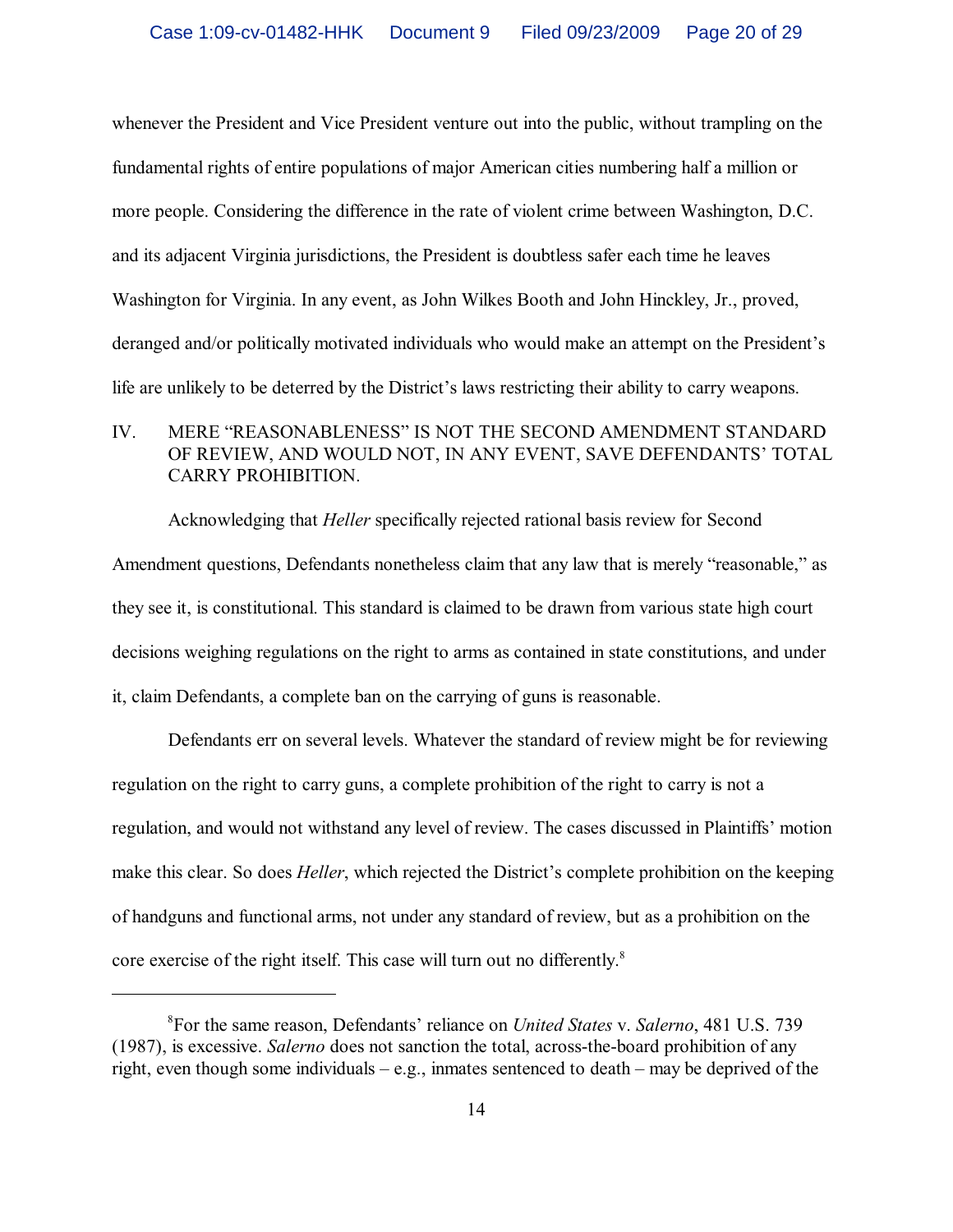There is little point repeating what was offered in Plaintiffs' moving papers. *Heller* rejected rational basis review, and explicitly placed the Second Amendment within the familiar *Carolene Products* paradigm reserving higher levels of review for enumerated rights. *Heller*, 128 S. Ct. at 2818 n.27; *United States v. Engstrum*, 609 F. Supp. 2d 1227, 1232 (D. Utah 2009) (applying strict scrutiny to uphold federal law forbidding firearms possession by persons convicted of crimes of domestic violence); *accord United States* v*. Arzberger*, 592 F. Supp. 2d 590, 603 (S.D.N.Y. 2008). Defendants' citation to various pre-*Heller* collective rights decisions holding that the Second Amendment does not secure a fundamental right is frivolous – those cases have all been overruled by *Heller*, which observed that "[b]y the time of the founding, the right to have arms had become fundamental for English subjects," *Heller*, 128 S. Ct. at 2798 (citations omitted), and that the Second Amendment "codified [this] right inherited from our English ancestors." *Id*., at 2802 (citation omitted)

Moreover, even if the standard of review for Second Amendment claims were mere "reasonableness," and even if a complete prohibition of the right to carry were viewed only as a form of regulation, the fact remains that a complete ban on carrying guns exists in only one of the fifty states. *Heller* discussed, with approval, no fewer than *four* state Supreme Court cases holding the Second Amendment or analogous state constitutional provisions secure the right to carry arms: *Andrews* v. *State*, 50 Tenn. 165 (1871) (striking down carrying ban); *State* v. *Chandler*, 5 La. Ann. 489 (1850) (Second Amendment protects right to carry); *Nunn* v. *State*, 1

right to life itself. *Heller* acknowledged that felons and the mentally ill may be deprived of firearms, yet also had no trouble striking down the District's gun bans though felons and the mentally ill are among the District's residents. In any event, there is no dispute that each of the individual Plaintiffs here have had the ban on carrying gun applied to them personally.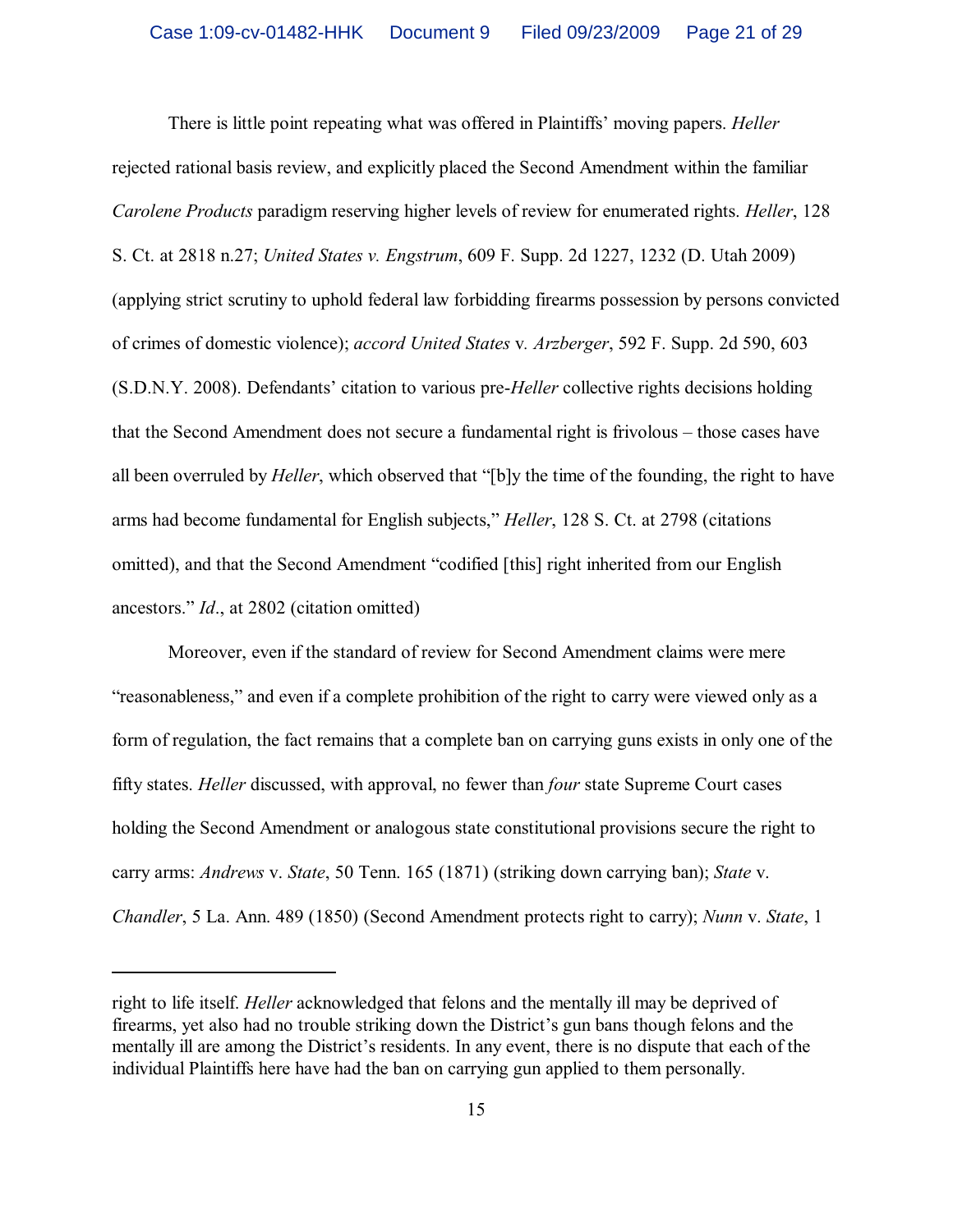Ga. 243 (1846) (state ban on openly carrying firearms violates Second Amendment); *State* v. *Reid*, 1 Ala. 612 (1840) (striking down carrying ban); *see also State* v. *Rosenthal*, 55 A. 610 (Vt. 1903) (state constitution precludes general ban on carrying handguns openly or concealed); *State* v. *Kerner*,107 S.E. 222 (N.C. 1921) (requirement to obtain permit to carry handguns openly violates state constitution); *Holland* v. *Commonwealth*, 294 S.W.2d 83, 86 (Ky. 1956) ("The constitutional provision is an affirmation of the faith that all men have the inherent right to arm themselves for the defense of themselves and of the state. The only limitation concerns the mode of carrying such instruments").

Typical of Defendants' casual approach to the law is their misplaced – and misleading – reliance on *State* v. *Johnson*, 16 S.C. 187 (1881), for the proposition that "protection of the public peace—is mirrored in state gun laws prohibiting the carrying of weapons." Def. Br. at 21. Defendants breezily follow with citation to an Illinois case, Illinois being the only state completely banning the carrying of arms. Yet in *Johnson*, the South Carolina Supreme Court *reversed* a conviction for the concealed carrying of arms, notwithstanding the language Defendants quote out of context.

Johnson appealed his conviction because the trial judge refused to instruct the jury that it had to find Johnson's gun was ordinarily concealed from view to convict him. The court agreed:

to constitute the offense charged it is necessary to show not only that the defendant carried about his person a weapon of the kind mentioned in the statute, but such weapon must be "concealed about his person." Hence, we think that the Circuit judge erred in declining, or, at least, omitting to charge as requested . . . the defendant had a right to have the jury explicitly instructed upon this point, as the fact of carrying a weapon *concealed* about the person constitutes the gist of the offense, inasmuch as merely carrying the weapon constitutes no violation of the statute, unless it is concealed about the person.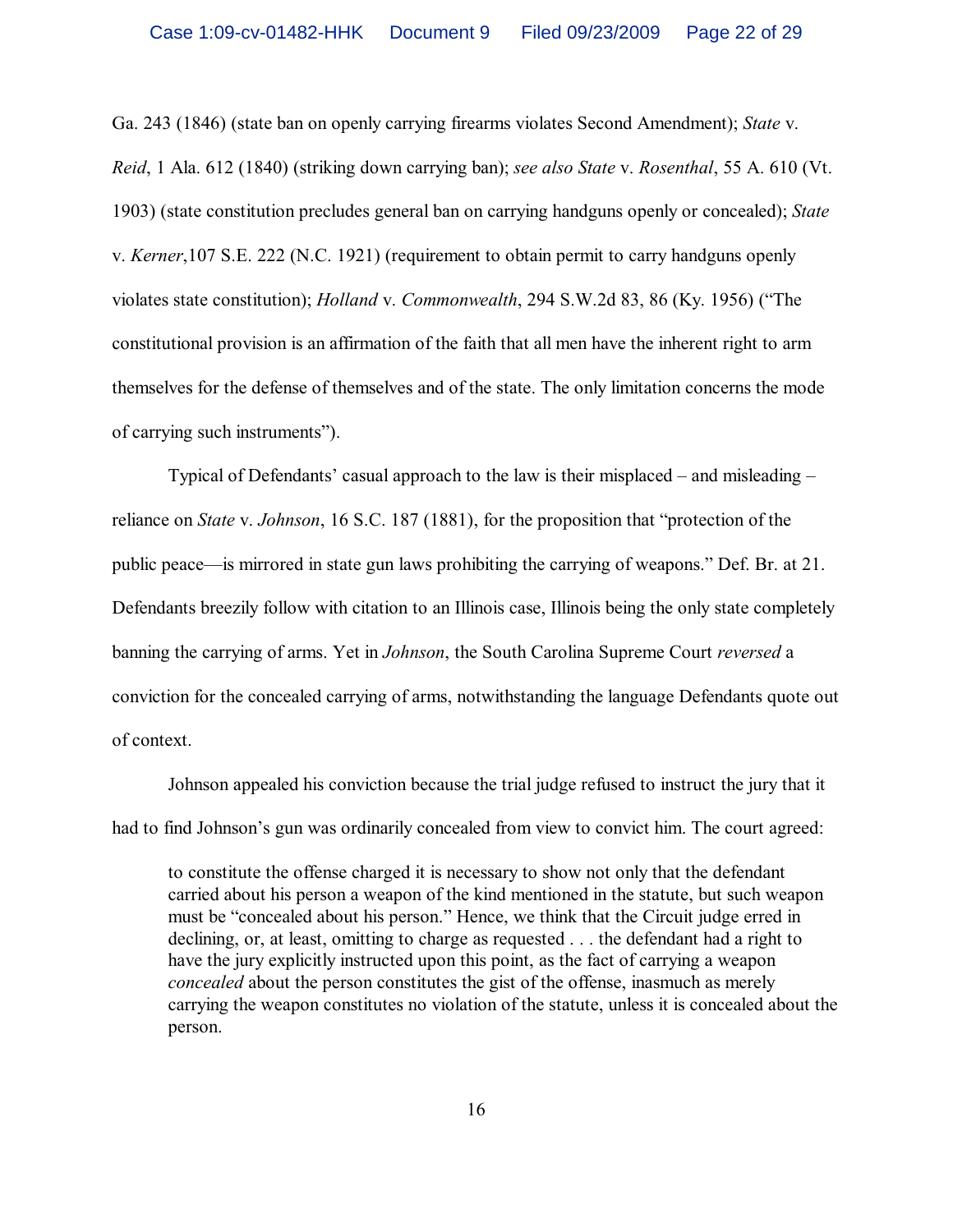*Johnson*, 16 S.C. at 189.

Even in the passage quoted by Defendants, the regulation on the right to carry is only appropriate "as far as may be consistent with the right of the citizen to bear arms." *Johnson*, 16 S.C. at 191 – not exactly a ringing endorsement for denying the existence of this right, as Defendants do. This is not to suggest that South Carolina is no model for Defendants; it is. Today, South Carolina welcomes concealed carry by license holders from many states, issues concealed carry permits on a "shall issue" basis, and requires no license to carry loaded guns in vehicles. The state's ban on the possession of handguns by adults aged 18-20 was recently struck down as violating its constitution. *State* v. *Bolin*, 378 S.C. 96 (2008).

# V. DEFENDANTS VIOLATE THE RIGHT TO TRAVEL BY CONDITIONING TRAVEL ON RELINQUISHMENT OF THE RIGHT TO ARMS.

### A. Mere Bootstrapping Cannot Save Defendants' Ban On Travel With Firearms.

Defendants' claim that "[t]he District is not alone in prohibiting the registration of firearms by non-residents, and declining to issue 'carry' licenses, or recognize such licenses from other jurisdictions," Def. Br. at 17, is misleading. Exactly one state – New York – facially discriminates entirely between residents and non-residents when it comes to carrying arms in public. All other states, except for Illinois, the only state completely banning the carrying of guns, either: (1) recognize at least some out-of-state carry permits, (2) allow for the issuance of carry permits to non-residents, or (3) allow unlicensed open carrying.

Predictably, Defendants rely on the Second Circuit's upholding of New York's discriminatory practice in *Bach* v. *Pataki*, 408 F.3d 75 (2d Cir. 2005), but that pre-*Heller* case relied largely on the refusal to hold the Second Amendment incorporated as against New York.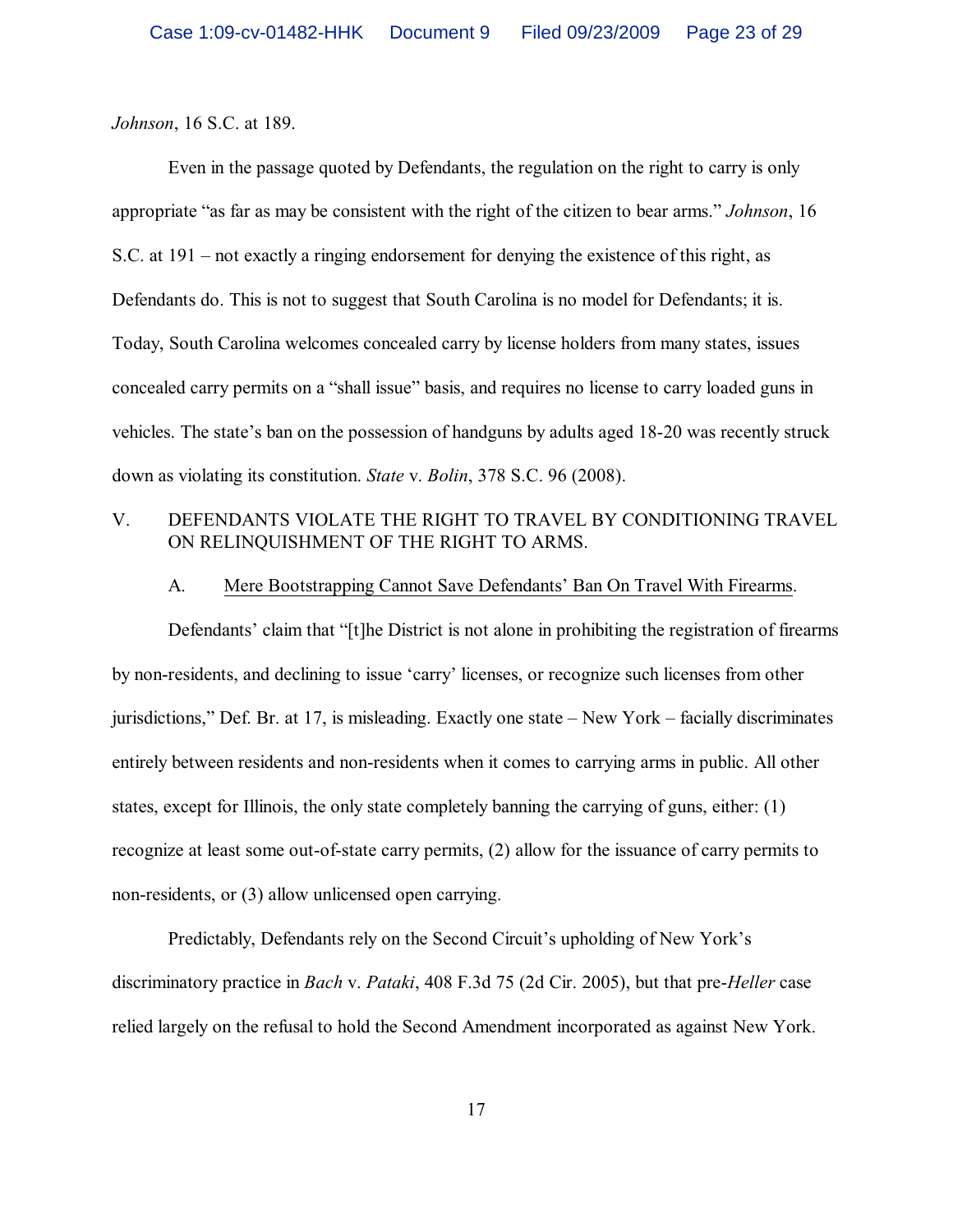Times have changed, and in any event, Defendants are bound by the Second Amendment.

Apart from the incorporation hurdle, *Bach*'s circular reasoning is also unpersuasive: the state takes it upon itself to require procedures that it cannot easily satisfy in order to issue a license, therefore, people are not entitled to a license because the state's self-imposed burden is excessive. Extending *Bach* to the limits of its logic, anyone – state resident or not – may be denied the right to arms (or, indeed, any right, privilege, or benefit) if he or she has traveled or engaged in conduct the state cannot easily research.

Whatever the initial value of such logic, with respect to arms, it does not survive *Heller*.

## B. The Right To Travel With Firearms Does Not Implicate The Provision Of Government Benefits.

Defendants make a basic error in describing the right to travel, conceiving of it only in terms of an entitlement to some government benefit, and then offering some precedents that allow governments to offer greater benefits and/or services to their own residents than to visitors. These cases are, of course, completely irrelevant. Neither the simple act of traveling, nor the carrying of arms, is a government benefit that may be rationed to residents.

Contrary to Defendants' assertion, the right to travel may be based on more than the Privileges and Immunities Clauses of Art. IV, § 2 and the Fourteenth Amendment. Def. Br. at 29. "The right to travel is a part of the 'liberty' of which the citizen cannot be deprived without due process of law under the Fifth Amendment." *Kent* v. *Dulles*, 357 U.S. 116, 125 (1958).

Travel abroad, like travel within the country, may be necessary for a livelihood. It may be as close to the heart of the individual as the choice of what he eats, or wears, or reads. Freedom of movement is basic in our scheme of values.

*Kent*, 357 U.S. at 126 (citations omitted).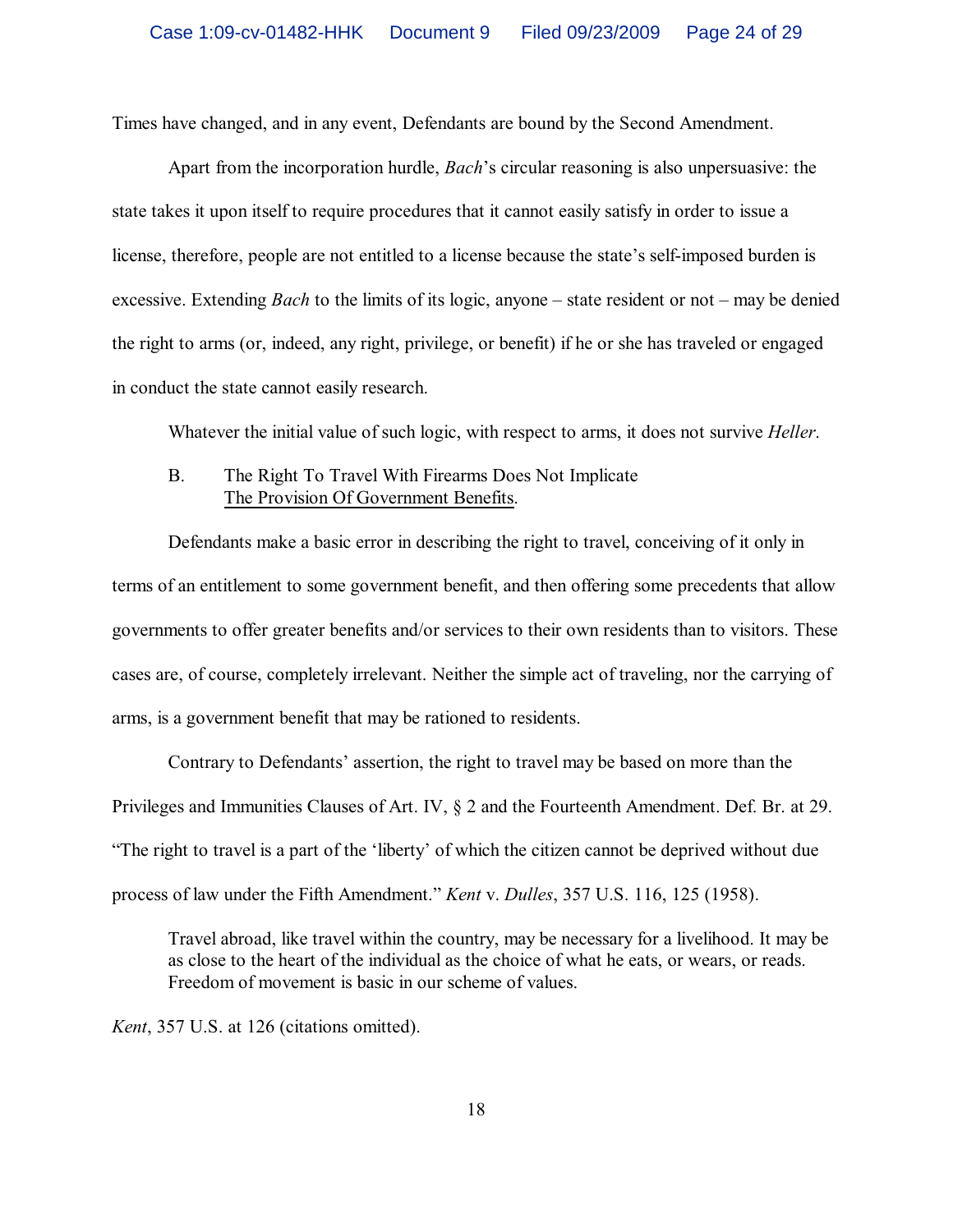Yet even if the right to travel were based solely on the Privileges or Immunities Clauses, Defendants cannot seriously suggest there is no right to visit the Nation's capital without the intent to settle here, such that the right to travel can only be analyzed as securing the right to receive some government benefit. As Defendants recently learned, "[i]t cannot be gainsaid that citizens have a right to drive upon the public streets of the District of Columbia or any other city absent a constitutionally sound reason for limiting their access." *Mills*, 571 F.3d at 1312.

#### C. Defendants' Ban Violates The Constitutional Conditions Doctrine.

Although Defendants complain that Plaintiffs' discussion of the issue is brief, Defendants do not actually respond to Plaintiffs' argument: there is a right to travel, there is a right to arms, and one may not be conditioned upon forfeiture of the other.

An elementary principle of constitutional law forbids the government from imposing conditions upon the exercise of rights, or receipt of benefits, that it could not impose directly. The unconstitutional conditions doctrine is sufficiently broad so as to forbid the government from demanding people forfeit rights in exchange for benefits, even where there is no entitlement to the benefit in the first instance. *See, e.g. Perry* v. *Sindermann*, 408 U.S. 593 (1972) (public employment cannot be conditioned on forfeiture of First Amendment rights); *Saenz* v. *Roe*, 526 U.S. 489 (1999) (welfare benefits cannot be conditioned on forfeiture of interstate travel right).

The unconstitutional conditions doctrine is so broad that it forbids government from merely discouraging, even inadvertently, the exercise of core constitutional rights. In *United States* v. *Jackson*, 390 U.S. 570 (1968), the Supreme Court held unconstitutional a provision which directed that a defendant could only be sentenced to death upon a jury's recommendation. The provision's effect discouraged defendants from exercising their Fifth Amendment right to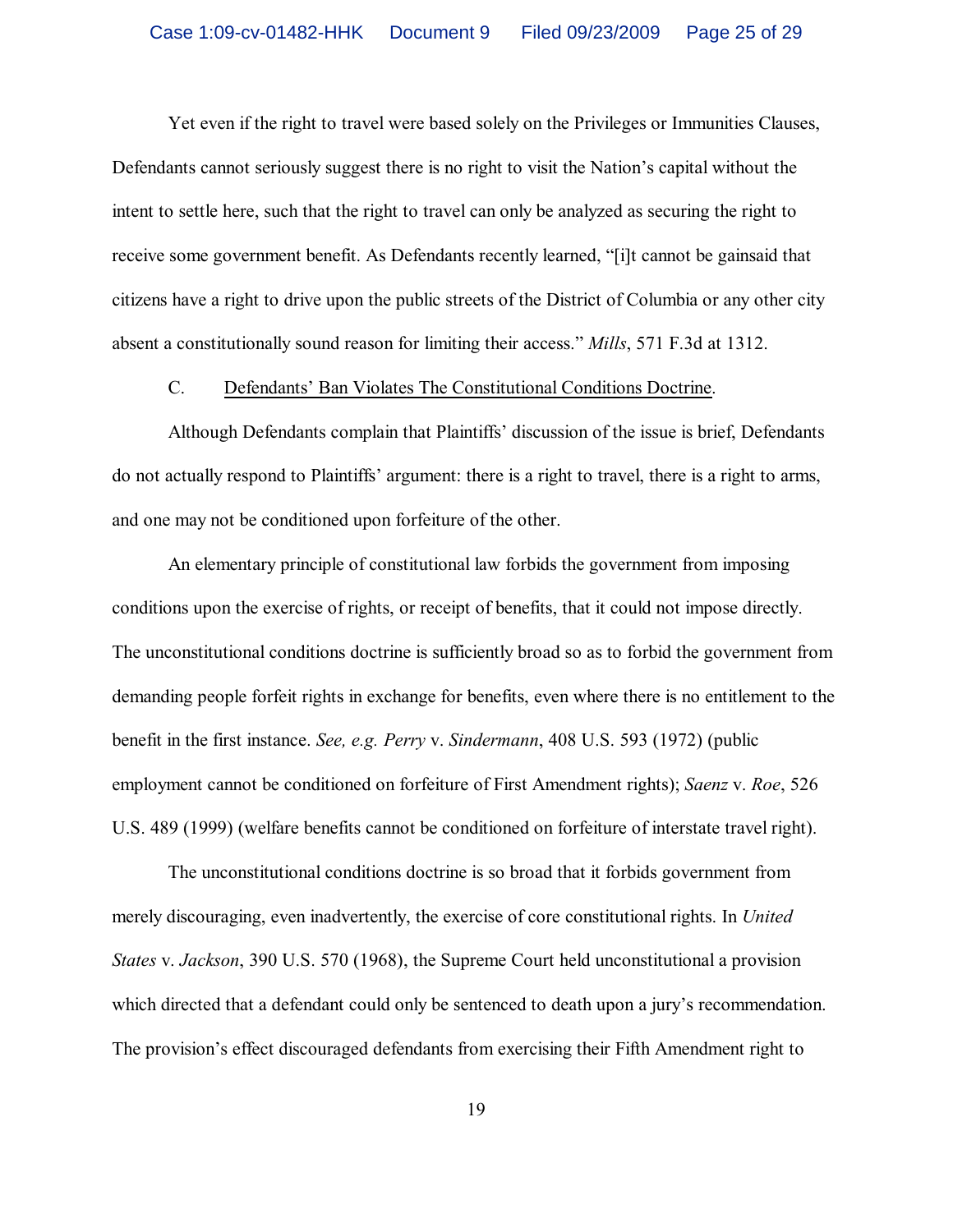enter a not guilty plea, and their Sixth Amendment right to trial by jury. A defendant who insisted upon either right did so at the additional risk of hanging, a condition that would tend to encourage coercive guilty pleas and forfeiture of the jury trial right. That the statute had a benign ameliorative goal rather than a punitive one made no difference:

Whatever might be said of Congress' objectives, they cannot be pursued by means that needlessly chill the exercise of basic constitutional rights. The question is not whether the chilling effect is 'incidental' rather than intentional; the question is whether that effect is unnecessary and therefore excessive.

*Jackson*, 390 U.S. at 582 (citations omitted).

Perhaps nowhere is the unconstitutional conditions doctrine more clearly implicated than in those situations where the government encourages individuals to choose from among their constitutional rights. Where an individual ordinarily enjoys two constitutional rights, the government cannot demand that the exercise of one right be conditioned upon the discouragement or forfeiture of the other. People are entitled to *all* of their constitutional rights, and may freely exercise them in any combination as they see fit.

An excellent example of such an unconstitutional condition is described in *Simmons* v. *United States*, 390 U.S. 377 (1968). In *Simmons*, the Supreme Court held that a criminal defendant who wishes to assert Fourth Amendment rights in challenging the admissibility of evidence cannot be expected to do so at the risk that such potentially self-incriminating testimony might be used against him later at trial.

Garrett was obliged either to give up what he believed, with advice of counsel, to be a valid Fourth Amendment claim or, in legal effect, to waive his Fifth Amendment privilege against self-incrimination. In these circumstances, we find it intolerable that one constitutional right should have to be surrendered in order to assert another.

*Simmons*, 390 U.S. at 394.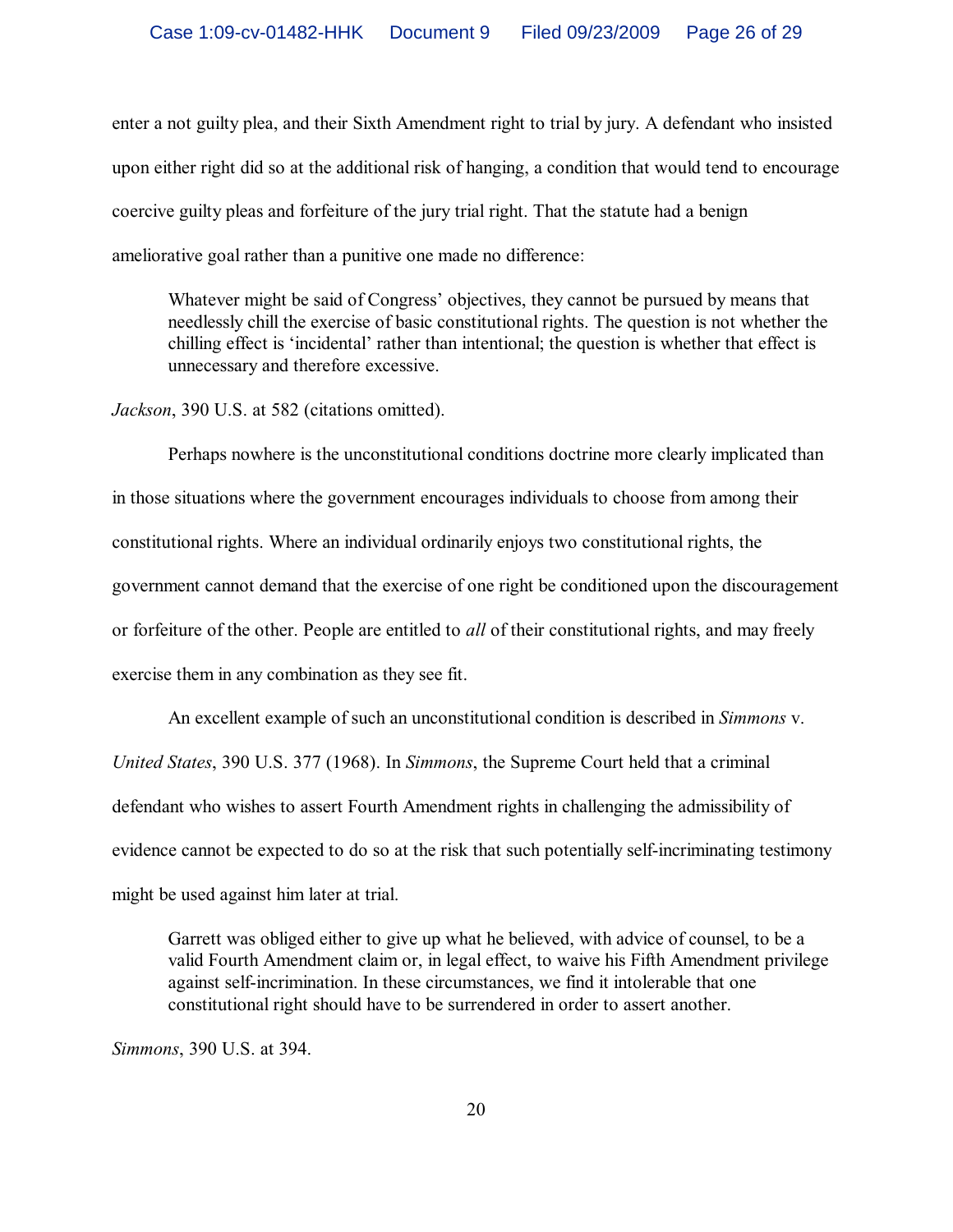An even more relevant example of an unconstitutional condition between two

constitutional rights is provided by the case previously relied upon by Plaintiffs, *Apethaker* v. *Secretary of State*, 378 U.S. 500 (1964), which Defendants ignore entirely. In striking down that portion of the Subversive Activities Control Act forbidding international travel on account of one's association with communist organizations, the Supreme Court specifically rejected the argument that plaintiffs had voluntarily forfeited their right to travel by choosing to exercise their right of free association:

The restrictive effect of the legislation cannot be gainsaid by emphasizing, as the Government seems to do, that a member of a [communist] organization could recapture his freedom to travel by simply in good faith abandoning his membership in the organization. Since freedom of association is itself guaranteed in the First Amendment, restrictions imposed upon the right to travel cannot be dismissed by asserting that the right to travel could be fully exercised if the individual would first yield up his membership in a given association.

*Apethaker*, 378 U.S. at 507 (footnote omitted); *compare Zemel* v. *Rusk*, 381 U.S. 1, 16 (1965)

(ban on travel to Cuba, for legitimate national security reasons, does not violate First Amendment where "appellant is not being forced to choose between membership in an organization and freedom to travel."); *accord Jackson*, 390 U.S. at 583 ("A procedure need not be inherently coercive in order that it be held to impose an impermissible burden upon the assertion of a constitutional right.").

*Apethaker* is directly on-point as applied to the facts of this case. The Plaintiffs cannot, without more, have their right to travel to the District conditioned upon abandonment of their Second Amendment rights. Conversely, the Plaintiffs cannot, without more, have their Second Amendment right to bear arms conditioned upon forfeiting their right of travel The condition itself is unconstitutional, unless each infringement on the right to travel and the right to keep and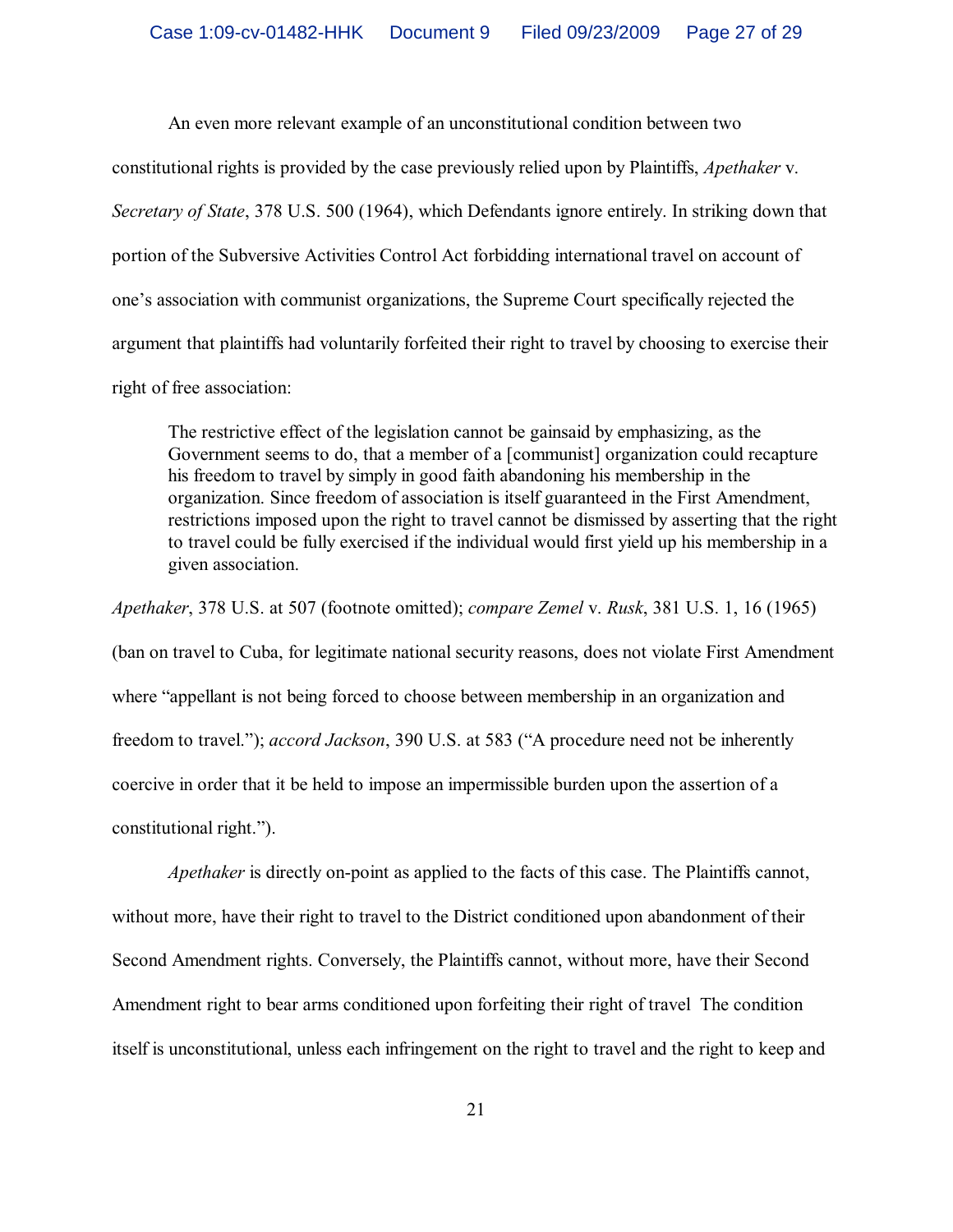bear arms is itself justified under the high levels of scrutiny by which restrictions on such rights are to be scrutinized – and they are not.

#### D. The Firearms Owners Protection Act Is Irrelevant.

Although Defendants correctly state that "the reasons for [Plaintiffs'] omission" of any discussion of the Firearm Owners Protection Act ("FOPA"), 18 U.S.C. § 926A, "are not hard to guess," Def. Br. at 33 – Defendants nonetheless fail to guess those reasons. Defendants do come close, pointing out what Plaintiffs have expressly alleged: that Plaintiff Raymond was not in compliance with FOPA when he was arrested. Yet Defendants somehow fail to recall the basic allegation that Raymond was well-within his constitutional right to bear arms.

Putting these two pieces of information together – Raymond exercised his right to arms, but was not in compliance with FOPA – Defendants should have guessed that it is Plaintiffs' position that FOPA is irrelevant to the constitutional question. Indeed, it is.

FOPA immunizes travelers from local gun laws so long as the firearm is unloaded and inaccessible. The District has some recent experience with the constitutionality of such requirements when applied to individuals entitled to exercise Second Amendment rights: "This makes it impossible for citizens to use them for the core lawful purpose of self-defense and is hence unconstitutional." *Heller*, 128 S. Ct. at 2818.

Raymond enjoys the right to "wear, bear, or carry" his gun "upon the person or in the clothing or in a pocket, for the purpose . . . of being armed and ready for offensive or defensive action in a case of conflict with another person." *Heller*, 128 S. Ct. at 2793 (quoting *Muscarello* v. *United States*, 524 U.S. 125, 143 (1998) (Ginsburg, J., dissenting)). He could hardly exercise that right were his gun unloaded and locked securely in the trunk of his car. "Compliance with